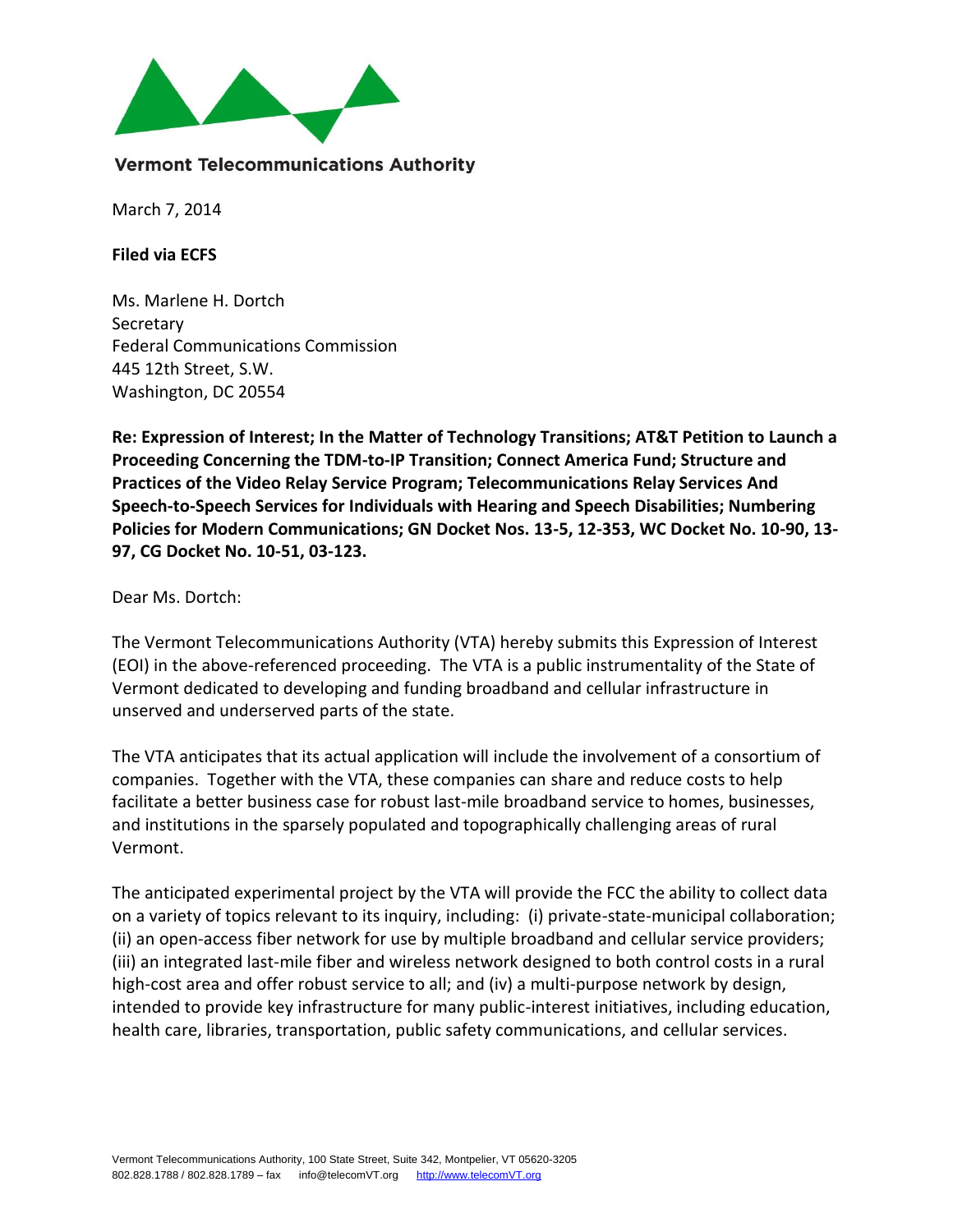# **Nature of the Entities Applying**

The VTA expects that it will act as the coordinating entity in an application that will involve both public and private sector participation. The VTA is not a retail service provider, but works to enable business cases for multiple broadband and cellular providers. The VTA expects to develop basic infrastructure such as dark fiber. It also anticipates assisting in funding other key pieces of the overall network through this project as necessary. These may include fiber and wireless network equipment, and towers or other wireless support structures.

**VTA Experience**: The VTA has experience with fiber design, construction, and management of its own dark fiber projects and through the oversight of grants to develop fiber optic networks such as Vermont Fiber Connect. It also has direct experience constructing wireless facilities, and has funded a variety of fixed-wireless, small-cell, and conventional cellular projects.

The VTA is experienced with working with federal and foundation funding through a number of sources, including:

- National Telecommunications and Information Administration (NTIA)
	- $\circ$  Through the Broadband Technology Opportunities Program (BTOP), for the Vermont Fiber Connect Project, and
	- $\circ$  Through the Vermont Center for Geographic Information under the State Broadband Data and Development Program
- Bill and Melinda Gates Foundation, through the Vermont Department of Libraries, for the Vermont Fiber Connect Project
- U.S. Economic Development Administration (EDA), through its 2012 Disaster Recovery Program, for the Vermont Cellular Resiliency Project
- Northern Border Regional Commission, for the Northern Borders Connectivity Project.

The VTA's staff has a wide range of applicable experience in both the public and private sectors, including technical, financial management, legal, regulatory, business development, and financing experience. The VTA is governed by a nine-member Board of Directors appointed by the Governor, legislature, and State Treasurer. Its members include former senior Vermont executives for Comcast and Verizon, former members and staff of the Vermont Public Service Board, a former Speaker of the Vermont House, current members of the Vermont House Commerce and Senate Finance Committees, the Deputy State Treasurer, as well as a current state economic development official and owners of web-based businesses.

**VTA Relationships and Building a Consortium**: Relationships are vital to helping create a collaborative atmosphere where different entities can use the same infrastructure. The VTA serves as a neutral entity that works with multiple providers and users of telecommunication infrastructure. In addition to issuing grants to promote broadband and cellular development in unserved areas, the VTA builds and leases access to its infrastructure. To date, the VTA has developed important relationships either through its grants, through development of commercial contracts to lease fiber or wireless facilities, or through its community outreach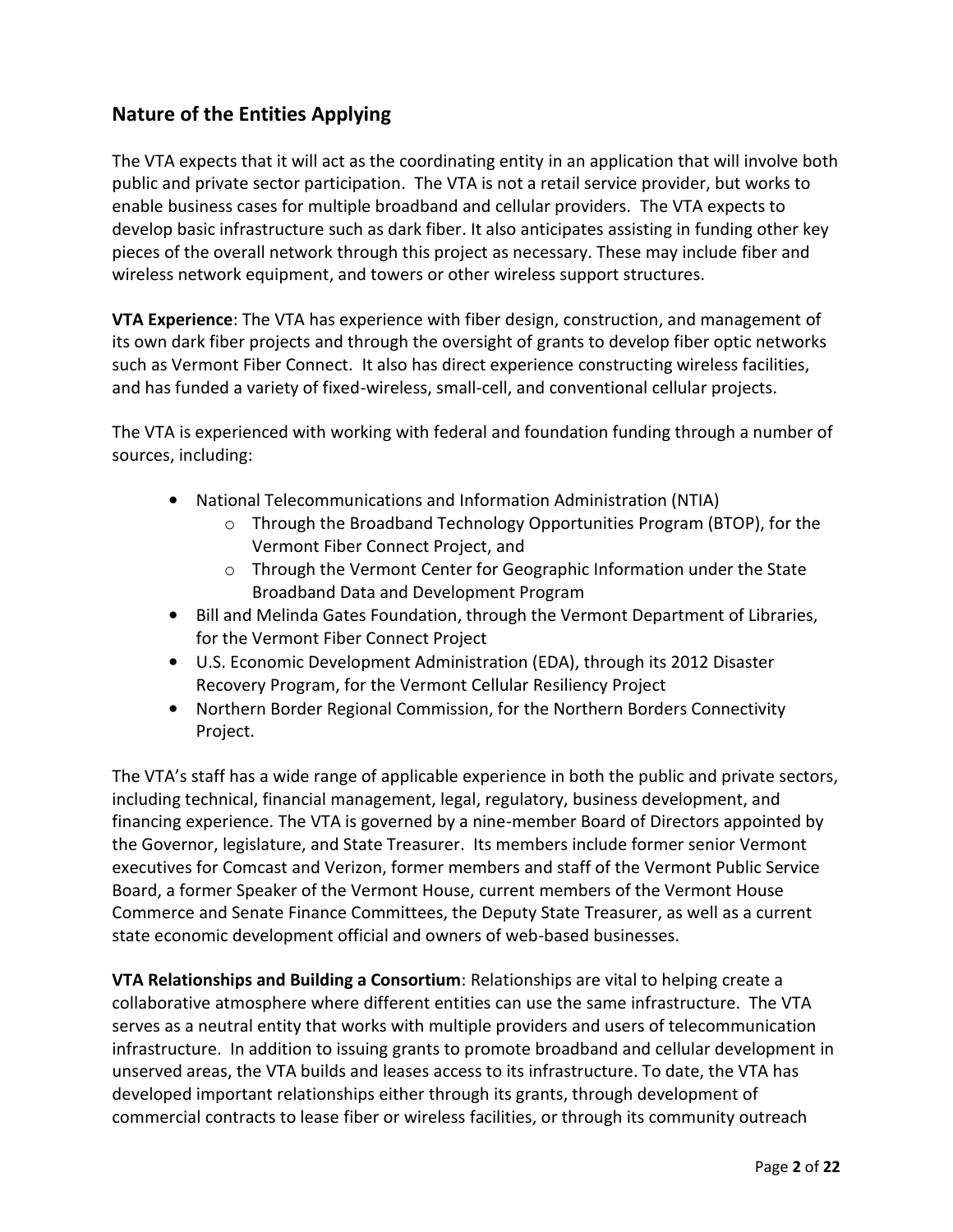efforts, all on which it will draw on for its FCC Experimental Application. Prior relationships include the following:

#### • **Retail Broadband Service Providers (Last Mile and Middle Mile)**

- o Cloud Alliance
- o Comcast
- o East Central Vermont Community Fiber Network (EC Fiber)
- o FairPoint Communications
- o Southern Vermont Cable
- o Sovernet
- o Topsham Communications
- o Vermont Telephone, Inc.
- o Wireless Linc
- **Open Access Lit Fiber Services** 
	- o Civimetrix Telecom
- **Long Haul Providers**
	- o 186 Communications
- **Fiber Owners**
	- o New Hampshire Optical Systems
	- o Northern Enterprises
- **Tower Infrastructure Companies** o American Tower
- **Retail Cellular Companies**
	- o AT&T
	- o Verizon
	- o VTel Wireless
- **Wholesale Cellular Companies**
	- o Vanu CoverageCo

#### • **Electric Utilities**

- o Green Mountain Power
- o Hardwick Electric Department
- o Orleans Village Electric Department
- o Vermont Electric Cooperative
- o Washington Electric Cooperative
- **Research Facilities and Education Organizations**
	- o Education Networks of America
	- o Sealand Waterworks
	- o University of Vermont, Internet2, EPSCoR
	- o University of New Hampshire
	- o Vermont Agency of Education
- **Community Relationships**
	- o Northern Vermont Development Association
	- o Northern Community Investment Corporation
	- o Vermont Council on Rural Development
	- o Vermont Department of Libraries
	- o Vermont Agency of Transportation
	- o Various Towns and Regional Economic Development **Organizations**

Although it is likely that not all of these organizations would choose to join in a consortium proposal, any of these and others would be welcome to participate. The VTA has good reason to believe that a meaningful portion will be interested. Indeed, the VTA has already received expressions of interest in collaborating on this project from broadband providers Cloud Alliance, Wireless Linc, and EC Fiber. In addition, the University of Vermont (UVM) and the Vermont Unified Community Anchor Network (VT-UCAN) are committed to connecting the Community Anchor Institutions in the VTA's project to the education Internet II. The proposed area would result in a connection to UVM's fiber network to facilitate this connection.

Cloud Alliance and Wireless Linc are service providers that operate wireless broadband services in the region. EC Fiber is an organization formed by an inter-local agreement between 24 member towns to provide Fiber-to-the Premise broadband and voice telephony services in a territory similar to the one proposed for this project. EC Fiber is an existing licensee of VTA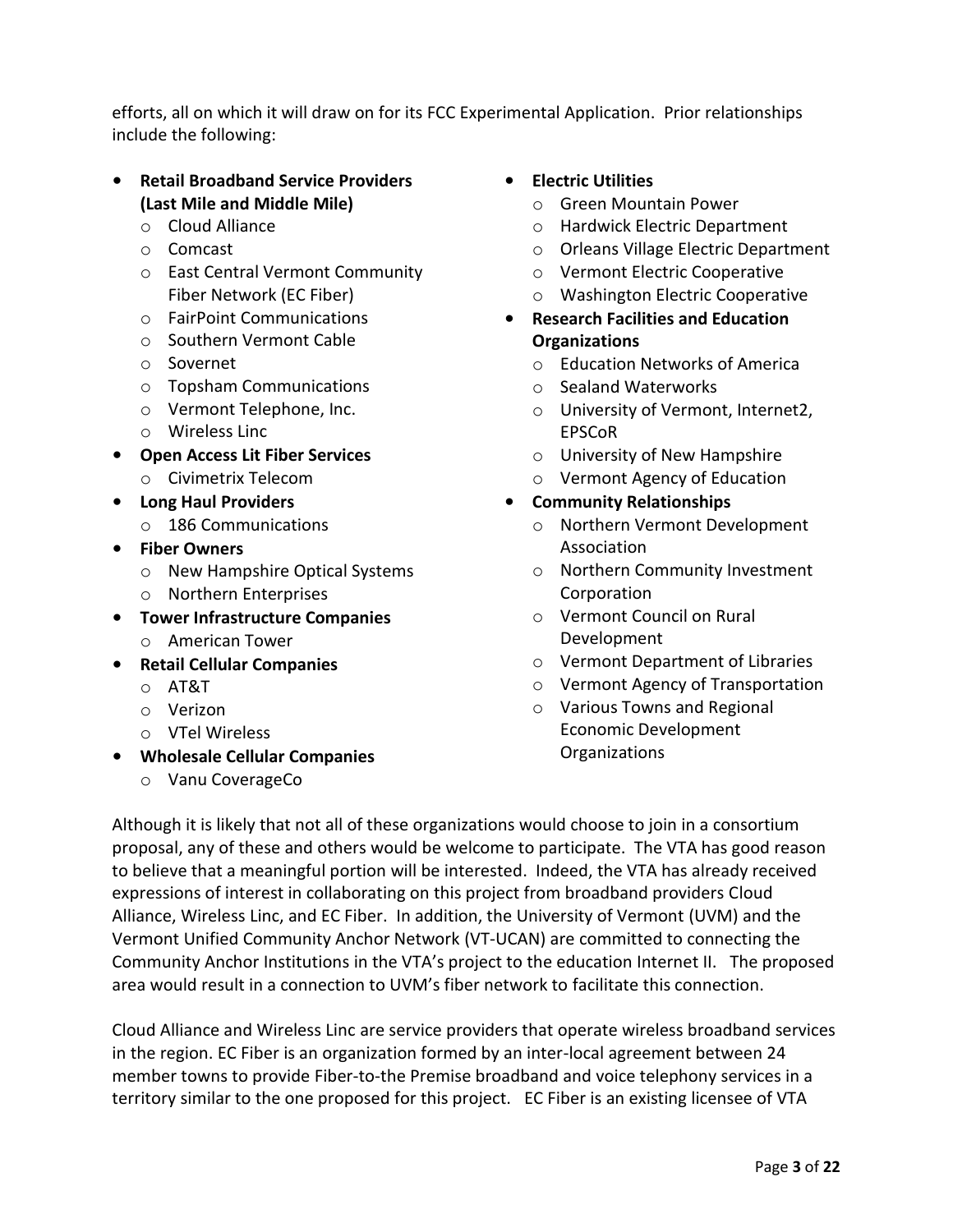dark fiber. The VTA understands that EC Fiber will file a separate EOI for another proposed area in Vermont within its member towns. The VTA views this EOI as complementary to its own. We expect VTA-funded fiber infrastructure to be an important supporting part of a final proposal in the area proposed by EC Fiber.

#### **Proposed Area**

The VTA intends to propose a service area in the eligible blocks within the following census tracts:

| <b>Bennington County</b>         |
|----------------------------------|
| <b>Rupert and Sandgate</b>       |
| 50003970300                      |
| <b>Caledonia County</b>          |
| <b>Burke and Kirby</b>           |
| 50005957100                      |
| <b>Danville</b>                  |
| 50005957600                      |
| <b>Hardwick</b>                  |
| 50005957700                      |
| <b>Northern Caledonia County</b> |
| 50005957000                      |
| <b>Western Lyndon</b>            |
| 50005957300                      |
| <b>Essex County</b>              |
| <b>Brighton</b>                  |
| 50009950200                      |
| <b>Northern Essex County</b>     |
| 50009950100                      |
| <b>Southern Essex County</b>     |
| 50009950500                      |
| <b>Franklin County</b>           |
| <b>Berkshire and Enosburg</b>    |
| 50011010200                      |
| <b>Fairfield and Bakersfield</b> |
| 50011010400                      |
| <b>Fletcher and Fairfax</b>      |
| 50011011000                      |
| Highgate, Franklin, Sheldon      |
| 50011010100                      |
| <b>Richford and Montgomery</b>   |
| 50011010300                      |
| Swanton                          |
| 50011010500                      |

**Lamoille County Waterville, Belvidere, Eden** 50015953000 **Orange County Washington and Orange** 50017959101 **Orleans County Barton** 50019951800 **Coventry, Brownington, Westmore** 50019951900 **Holland, Morgan, Charlestown** 50019951100 **Lowell, Irasburg, Albany, Craftsbury** 50019951700 **Westfield, Jay, Troy, Newport Town** 50019951600 **Eastern Derby** 50019951200 **Rutland County Pawlet** 50021964300 **Washington County Cabot, Marshfield, Plainfield** 50023954000 **Calais and Woodbury** 50023954100 **East Montpelier** 50023955000 **Windham County Halifax and Marlboro** 50025968200 **Putney** 50025967700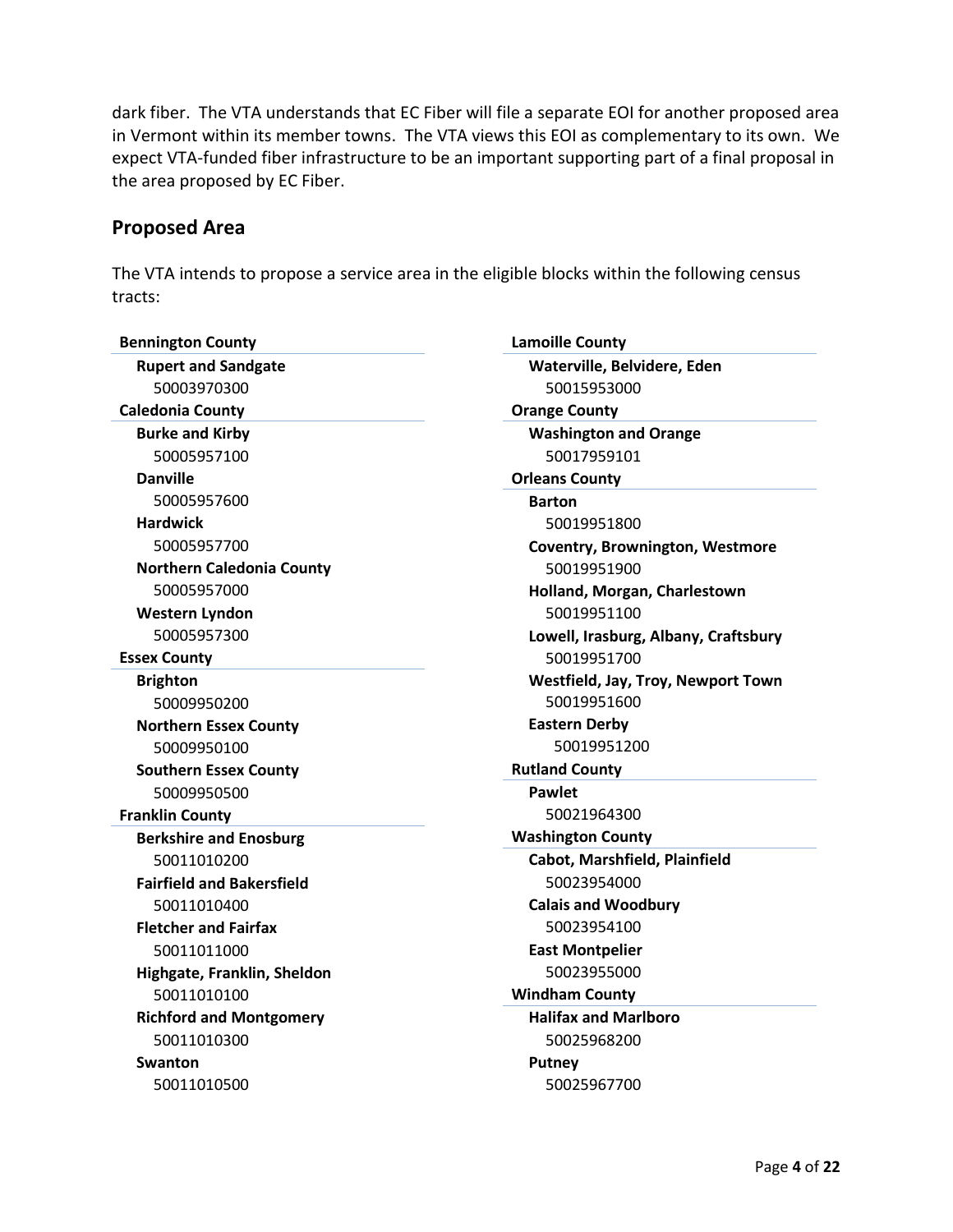Please see the attached list of census block numbers.

These tracts contain 14,037 eligible high-cost locations. The area also contains 8 public libraries not reached through the BTOP-funded Vermont Fiber Connect project, more than 35 public school locations, 1 college, more than 20 fire stations, 3 ambulance services, 5 health clinics, and approximately 100 government buildings.

### **Technologies, Services, and Pricing**

**The Infrastructure Plan**: With Connect America Funding, the VTA and its consortium will build and support a "deep fiber" network to homes, businesses and Community Anchor Institutions. The VTA will build out the passive parts of the network including open fiber infrastructure. Targeted use of wireless infrastructure will ensure that all unserved locations can be reached economically within the available funding. VTA-developed fiber is engineered and deployed to provide frequent access points for last-mile use, as well as protected strands for uses like wireless backhaul, institutional applications, and long distance transport. The VTA keeps its network open on the physical level by capping the fraction of total strands that any one licensee can control. (However, fiber cables are sized to avoid scarcity of strands and provide for future growth.)

**The Services Plan**: The VTA does not intend to offer retail services directly, but will work in concert with service providers as part of a consortium proposal. The goal is to use CAF funding to reduce the cost of deploying and maintaining basic infrastructure in high-cost areas so that the remaining costs can be supported by private business models. The core service to be provided by the VTA is dark fiber, augmented by wireless facilities and equipment.

At a minimum, the services on the network we expect to be offered by parties other than the VTA are as follows:

- **Fiber-to-the-Premise last-mile broadband Internet service**. The VTA intends to pass as many locations as possible within the funded service area within the budget of the project. For those locations where customer density is extremely low, or there are significant cost barriers (such as lack of pole line continuity) a fixed wireless solution will augment the fiber.
- **Fixed wireless last-mile broadband Internet service**. This supplemental service will be used in limited geographic areas and connected to fiber to ensure that high speeds comparable to, if not always equal to, fiber speeds can be achieved.
- **IP-based voice telephony service**.

In addition, participants may offer the following types of service:

- **Video services**. Likely to be offered in conjunction with an FTTP offering.
- **Cellular service**. Very rural areas lack cellular coverage for the same reason they tend to lack high-speed broadband – the lack of business case. The VTA's dual mission to support both broadband and cellular service in unserved and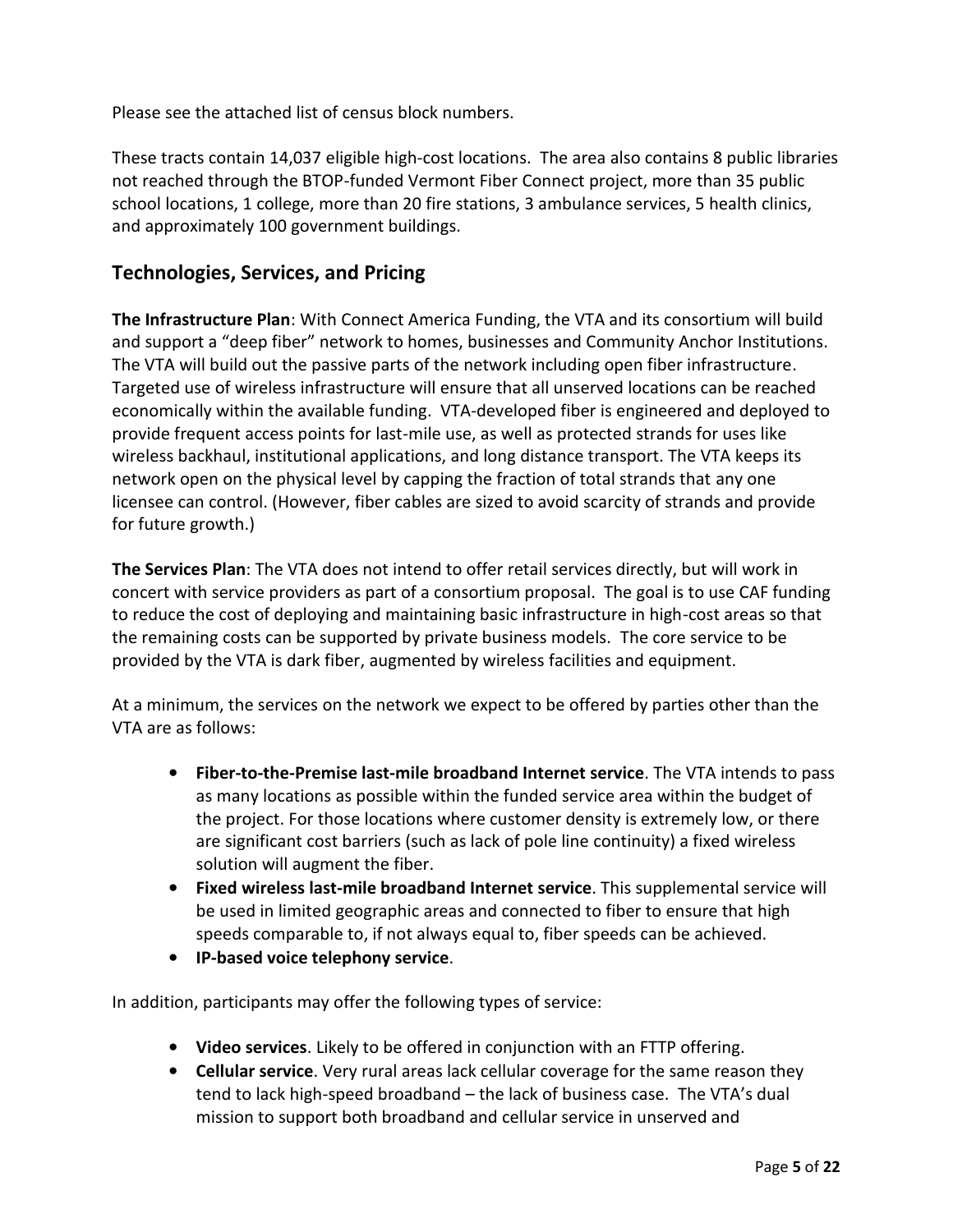underserved areas of Vermont has resulted in relationships with a variety of cellular carriers. We expect dark fiber or lit fiber services to be an important enabler of highspeed LTE services throughout the region, including the upcoming national Public Safety Broadband Network. We expect fiber to facilitate increased voice and highspeed LTE services. Cellular services in turn provide an alternative voice solution.

• **Wholesale lit fiber transport services**.

The VTA will integrate more than dark fiber into its part of the overall project if that is necessary to ensure that the core services are available. The VTA has supported last-mile broadband and cellular service deployment in the past through low-cost equipment leasing agreements with service providers. If required, the VTA is prepared to make that a feature of this project in order to catalyze provider involvement. Such equipment leasing may include:

- WDM, GPON, EPON, and/or Active Ethernet network equipment
- Tower space

 $\overline{\phantom{a}}$ 

- Fixed wireless broadband base-station equipment
- Cellular base-station equipment
- Subscriber end equipment

**Pricing**: A summary of current VTA dark fiber pricing and contract templates are available at [http://www.telecomvt.org/Providers/DarkFiber.](http://www.telecomvt.org/Providers/DarkFiber) Pricing for the other services listed above will be determined by consortium members and will be partially determined by the scope of the project, the engineered design, and the amount of funding support received $^1$ . However, we are striving for prices that are at least comparable to those services offered in other parts of Vermont not receiving support. The lack of exclusive control of the network by any one provider will also provide a market-based check on retail prices.

## **Expected state, local, or tribal government participation**

The State of Vermont has provided the VTA with broad powers to receive and disburse funds; apply for and receive permits; construct, install, own, acquire, sell, trade, and lease equipment, facilities, and other infrastructure that could be accessed and used by multiple service providers, the State and local governments, including fiber optic cables, towers, shelters, easements, rights-of-way, and wireless spectrum of frequencies. It has received funding from the State of Vermont through annual appropriations from the General Fund of the state, as well as periodic capital appropriations. The VTA has the ability to borrow and to issue revenue bonds, with a designated \$40 million bonding authority that can be exercised with a recurring revenue source.

The VTA has acquired rights to 200 miles of open-access dark fiber infrastructure. It intends to use this fiber as the core network for the project from which additional fiber assets are

 $^1$  As an example, we understand that EC Fiber, in its contemporaneously-filed EOI has listed existing and potential service offerings at levels ranging from 5 Mbps symmetrical up to 1Gbps symmetrical service.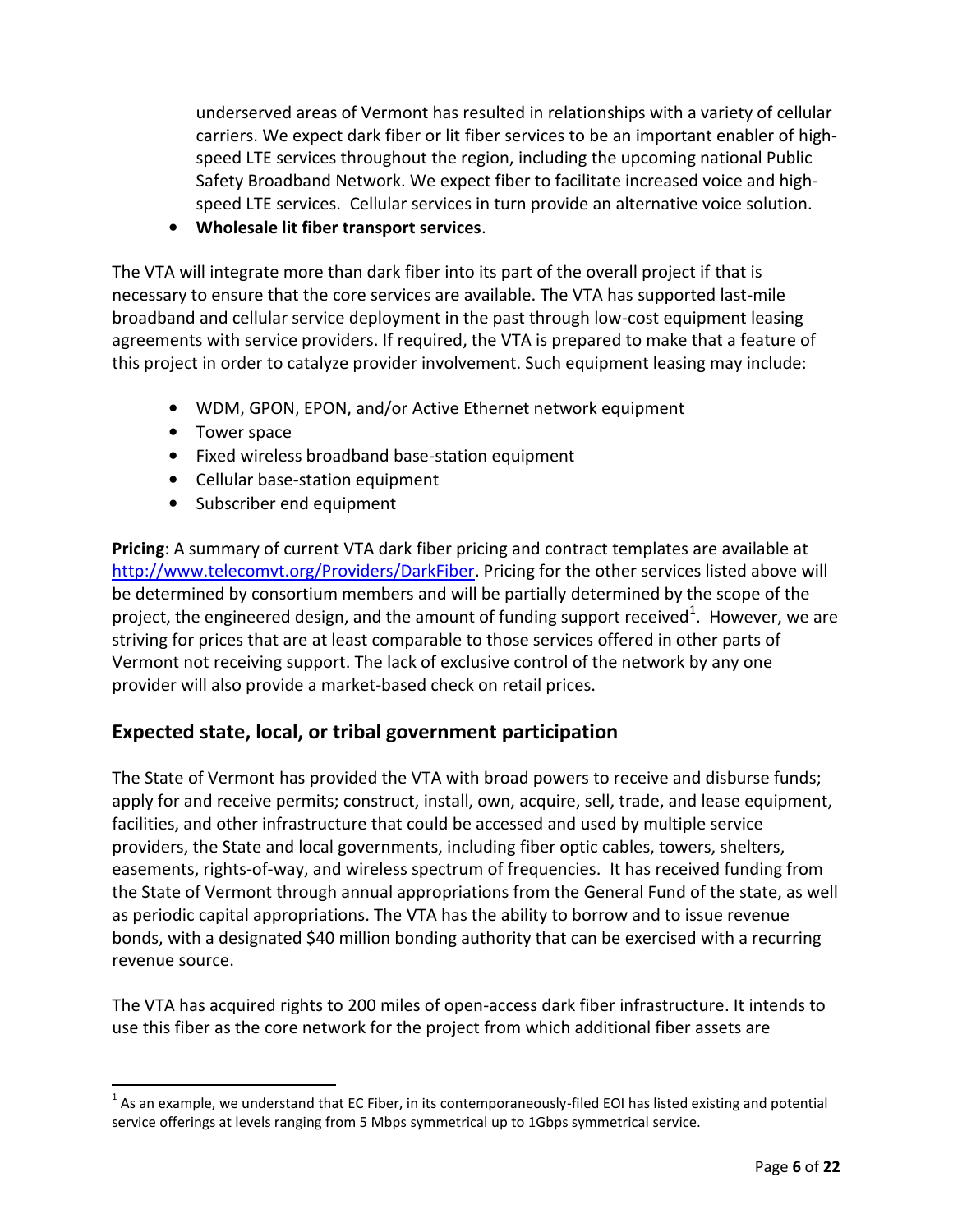extended to assist providers in reaching last-mile residences, businesses and community anchor institutions.

In addition to efforts through the VTA, the State of Vermont has in recent years taken a number of important steps to facilitate the deployment of telecommunications infrastructure, including:

- A streamlined state-level permitting process based on a Certificate of Public Good
- Pole Attachment terms and tariffs that allow providers access to utility poles
- Right-of-way access through the Agency of Transportation

## **Required Funding**

The VTA envisions that it would seek annual support of \$4,635,930 for this project over a tenyear period. In the alternative, the VTA estimates it would require one-time support of \$43.5 million for the project. We understand that the one-time number is substantial, given the contemplated size of the Rural Broadband Experiments program. However, the VTA is a notfor-profit public authority with the ability to raise patient capital through bonding and other borrowing, if backed by a stable recurring revenue stream. Therefore, we believe that this option for annual funding over ten years provides the FCC with an opportunity to demonstrate how federal and state support can work in tandem to make substantial long-term infrastructure investments that can be used by multiple providers.

### **Conclusion**

The VTA supports the steps the FCC has taken to implement this phase of the Connect America Fund. The areas that are part of this proposal represent some of the most difficult-to-serve parts of Vermont. We believe this provides the opportunity to deploy advanced telecommunications infrastructure that will meet the needs in these areas of the region for many years to come. Thank you for your consideration.

Sincerely,

Her Campbell

Christopher Campbell Executive Director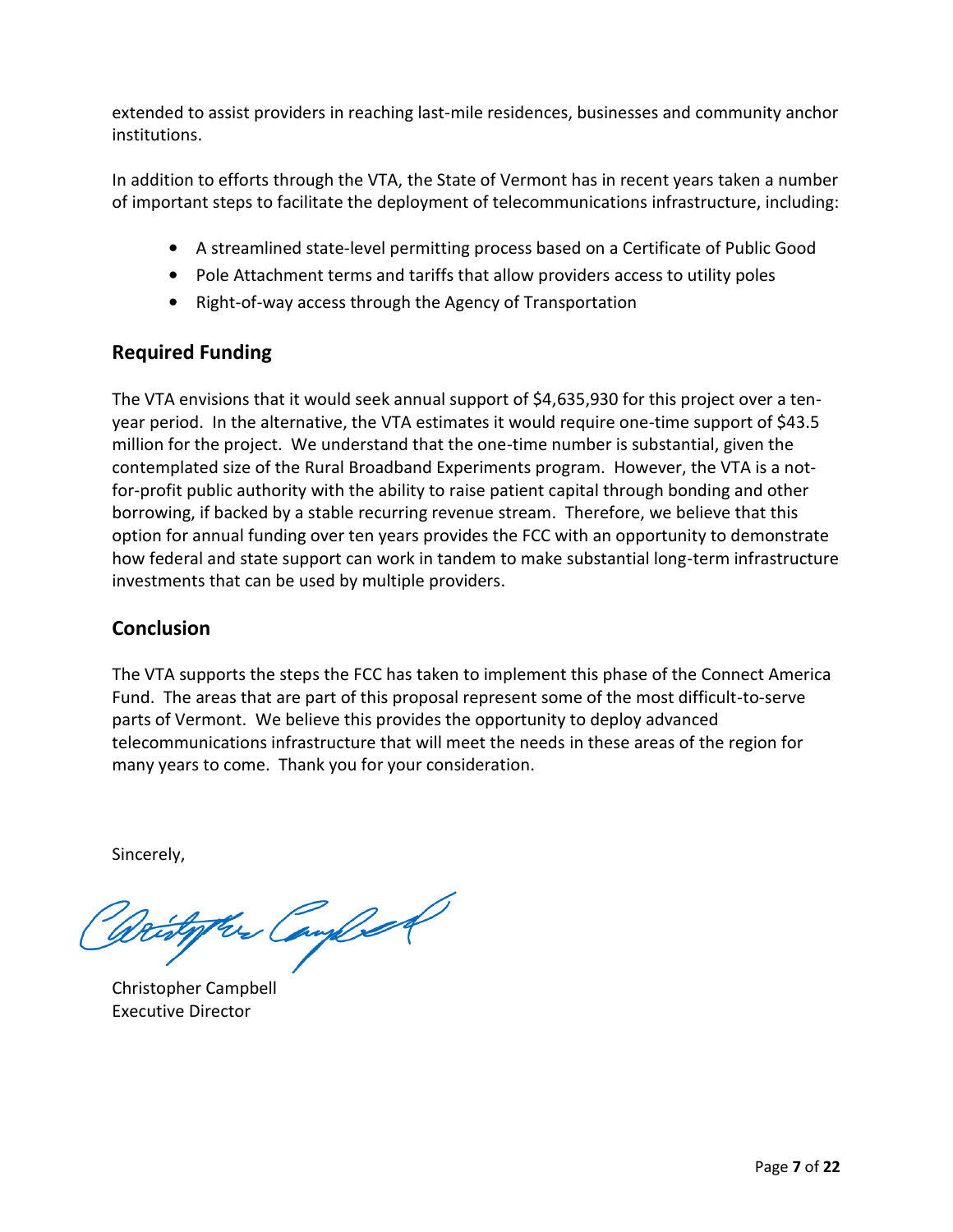# **Census Blocks in Proposed Area**

| 500039703001121 | 500039703001120 | 500059571002002 | 500059570003003 |
|-----------------|-----------------|-----------------|-----------------|
| 500039703001098 | 500039703001039 | 500059571002070 | 500059576001012 |
| 500039703001088 | 500039703001068 | 500059571002077 | 500059576001011 |
| 500039703001084 | 500039703001085 | 500059571002053 | 500059576002009 |
| 500039703001093 | 500039703001123 | 500059570003093 | 500059576002089 |
| 500039703001129 | 500039703001126 | 500059570003083 | 500059576001013 |
| 500039703001087 | 500039704003032 | 500059570003137 | 500059576002055 |
| 500039703001071 | 500039702002027 | 500059570003086 | 500059574001082 |
| 500039703001013 | 500039703001064 | 500059570001132 | 500059574001138 |
| 500039703001057 | 500039703001011 | 500059570001011 | 500059574001016 |
| 500039703001008 | 500039703001040 | 500059570001136 | 500059577002033 |
| 500039703001074 | 500039703001061 | 500059578001026 | 500059577001035 |
| 500039703001033 | 500039703001072 | 500059579002004 | 500059570003056 |
| 500039703001113 | 500039703001073 | 500059571002010 | 500059570003138 |
| 500039703001079 | 500039703001077 | 500059574001085 | 500059570003104 |
| 500039703001096 | 500039703001059 | 500059576001026 | 500059570001007 |
| 500039703001078 | 500039703001015 | 500059576002016 | 500059570001015 |
| 500039703001069 | 500039703001047 | 500059570001049 | 500059570001017 |
| 500039703001018 | 500039703001124 | 500059570002060 | 500059570001005 |
| 500039703001044 | 500039703001021 | 500059570002012 | 500059578001022 |
| 500039703001115 | 500039703001005 | 500059573003033 | 500059578001013 |
| 500039703001086 | 500039703001080 | 500059570003157 | 500059578001017 |
| 500039703001118 | 500039703001075 | 500059570003178 | 500059574001015 |
| 500039703001065 | 500039703001054 | 500059571002001 | 500059576001054 |
| 500039703001042 | 500039703001016 | 500059571001031 | 500059570001126 |
| 500039703001091 | 500039703001001 | 500059571001019 | 500059570001050 |
| 500039703001092 | 500039703001063 | 500059576001051 | 500059570002022 |
| 500039707002014 | 500039703001060 | 500059572002005 | 500059570002029 |
| 500039703001089 | 500059576002057 | 500059570003120 | 500059573002029 |
| 500039703001094 | 500059576001061 | 500059579002006 | 500059576002017 |
| 500039703001108 | 500059576002058 | 500059579002003 | 500059576002077 |
| 500039703001128 | 500059570003113 | 500059571002007 | 500059576001023 |
| 500039703001095 | 500059570003160 | 500059574001081 | 500059571002016 |
| 500039703001000 | 500059570003112 | 500059579001084 | 500059571001042 |
| 500039703001062 | 500059570001088 | 500059570003106 | 500059577002000 |
| 500039703001058 | 500059570001099 | 500059570001036 | 500059571002054 |
| 500039703001109 | 500059570001068 | 500059570001042 | 500059571002021 |
| 500039703001114 | 500059572002007 | 500059579002036 | 500059579002008 |
| 500039703001099 | 500059570003115 | 500059576001039 | 500059574001078 |
| 500039703001125 | 500059570003062 | 500059576001063 | 500059570002072 |
| 500039703001009 | 500059570001130 | 500059570003052 | 500059579001008 |
| 500039703001002 | 500059578001015 | 500059570003079 | 500059570001131 |
| 500039703001119 | 500059579002007 | 500059570003017 | 500059570001010 |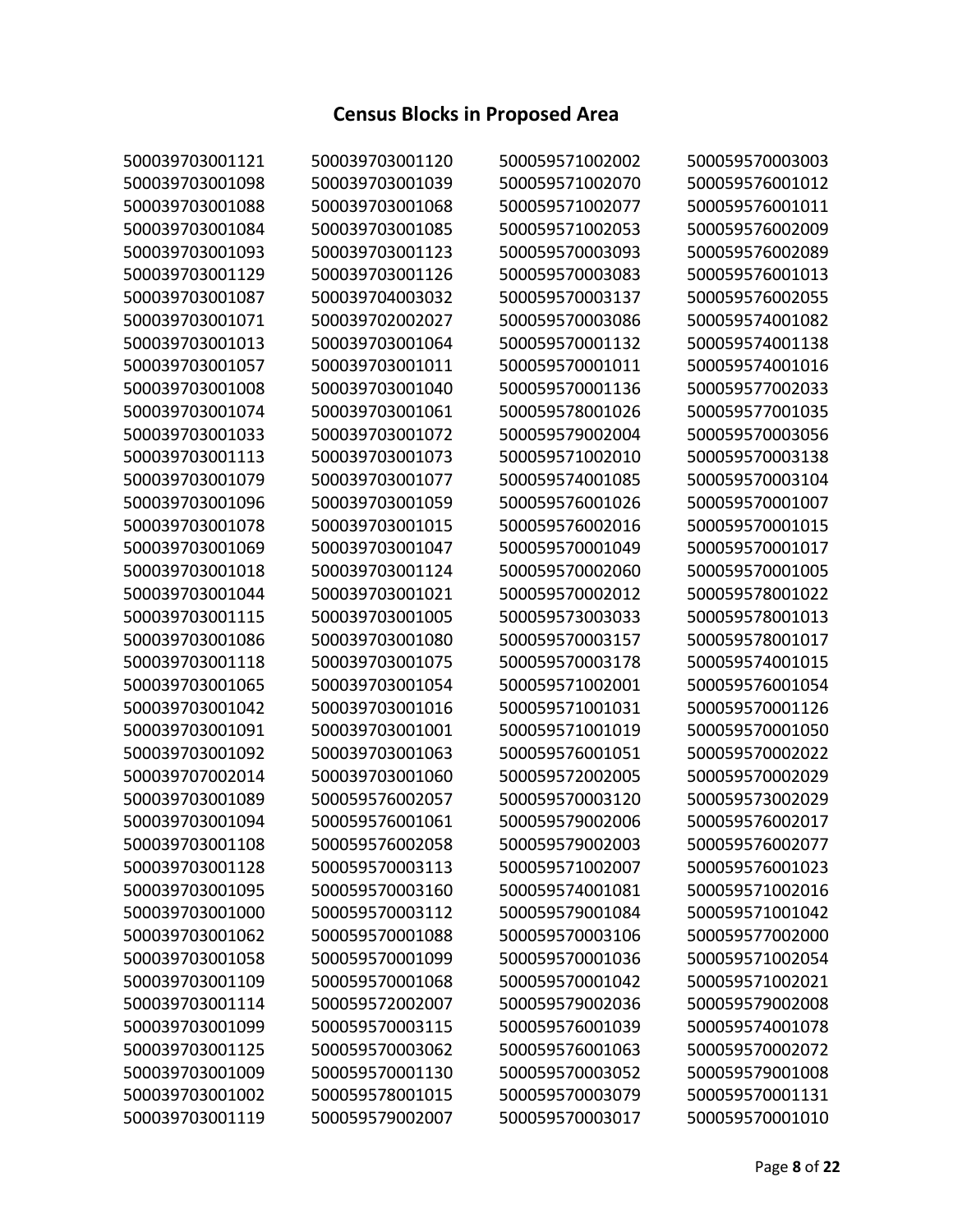| 500059571001018 | 500059574001080 | 500059570001094 | 500059570002034 |
|-----------------|-----------------|-----------------|-----------------|
| 500059571002008 | 500059576001091 | 500059570001128 | 500059570002011 |
| 500059571002000 | 500059576002065 | 500059570002000 | 500059570002083 |
| 500059571002003 | 500059576002066 | 500059570002071 | 500059570002040 |
| 500059571001049 | 500059577002072 | 500059570002058 | 500059570002032 |
| 500059574001029 | 500059577002084 | 500059570002016 | 500059570002073 |
| 500059578002052 | 500059577002016 | 500059576002078 | 500059577002078 |
| 500059570003018 | 500059570003131 | 500059578002040 | 500059577001028 |
| 500059570003186 | 500059570003142 | 500059570002014 | 500059576001007 |
| 500059570003049 | 500059578001034 | 500059570002064 | 500059576002054 |
| 500059570003179 | 500059576001001 | 500059570002070 | 500059576002048 |
| 500059571002067 | 500059576001027 | 500059570002026 | 500059576001006 |
| 500059571002073 | 500059576002087 | 500059570002077 | 500059570001074 |
| 500059573001023 | 500059574001028 | 500059570002054 | 500059570001087 |
| 500059577001106 | 500059577001011 | 500059570002013 | 500059573003047 |
| 500059577001124 | 500059570001054 | 500059570001040 | 500059576002002 |
| 500059570003058 | 500059570001078 | 500059570001018 | 500059576001018 |
| 500059570003140 | 500059576001062 | 500059570001033 | 500059576002011 |
| 500059570003122 | 500059576001050 | 500059570001041 | 500059576002010 |
| 500059570003165 | 500059570003021 | 500059570001021 | 500059576001002 |
| 500059570001047 | 500059570001057 | 500059578001035 | 500059577001127 |
| 500059570001028 | 500059570001055 | 500059571002028 | 500059570002036 |
| 500059578001003 | 500059570001064 | 500059576001003 | 500059570002037 |
| 500059578001107 | 500059570001098 | 500059576002008 | 500059570002030 |
| 500059578001005 | 500059570001129 | 500059574001008 | 500059570002021 |
| 500059576002076 | 500059570001070 | 500059576002075 | 500059570002044 |
| 500059576002081 | 500059573003019 | 500059570003088 | 500059570002041 |
| 500059570003111 | 500059571002037 | 500059570003124 | 500059577001022 |
| 500059570003109 | 500059571001001 | 500059570003155 | 500059571002071 |
| 500059570003153 | 500059571001023 | 500059570003156 | 500059571002055 |
| 500059570003154 | 500059576001000 | 500059577001109 | 500059571002023 |
| 500059570003158 | 500059570003032 | 500059571002063 | 500059577001010 |
| 500059570001076 | 500059570003055 | 500059571001047 | 500059577001125 |
| 500059576001016 | 500059577002022 | 500059570003148 | 500059570003146 |
| 500059576002006 | 500059577001008 | 500059570003185 | 500059570003187 |
| 500059576002052 | 500059577002013 | 500059570003159 | 500059576002037 |
| 500059576002088 | 500059577002079 | 500059570001110 | 500059576001025 |
| 500059570003015 | 500059579002035 | 500059570001096 | 500059576001024 |
| 500059570003025 | 500059576002064 | 500059570002045 | 500059570003033 |
| 500059570003035 | 500059576001092 | 500059570002065 | 500059570003014 |
| 500059573001007 | 500059570003041 | 500059577001030 | 500059570003051 |
| 500059573003049 | 500059570003042 | 500059577001126 | 500059570003081 |
| 500059573002022 | 500059570003043 | 500059577001012 | 500059577001116 |
| 500059579002037 | 500059577001075 | 500059577001007 | 500059577002085 |
| 500059571001000 | 500059577002073 | 500059570002031 | 500059577001110 |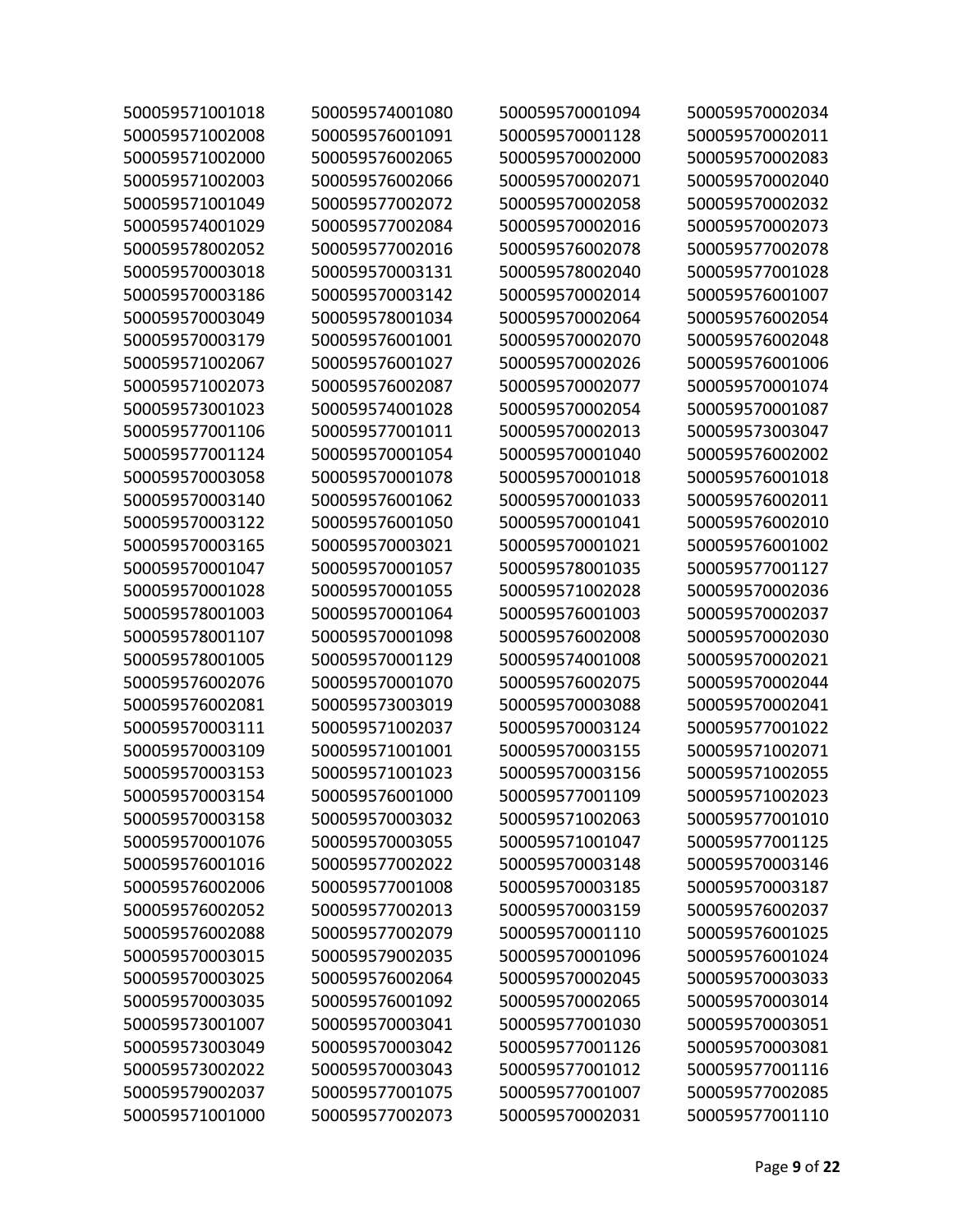| 500059577001016 | 500059570001004 | 500059577001076 | 500059579001035 |
|-----------------|-----------------|-----------------|-----------------|
| 500059570001067 | 500059570001025 | 500059577001101 | 500059579001036 |
| 500059570001100 | 500059570001002 | 500059570002002 | 500059573003035 |
| 500059570002056 | 500059571002061 | 500059570002023 | 500059573003010 |
| 500059570002025 | 500059571002060 | 500059570002052 | 500059570001037 |
| 500059570002019 | 500059571002026 | 500059570002075 | 500059570001031 |
| 500059570002033 | 500059570001119 | 500059570002076 | 500059570001140 |
| 500059570002074 | 500059570001080 | 500059570002081 | 500070029001053 |
| 500059570002028 | 500059570001077 | 500059570002020 | 500099501001171 |
| 500059570002043 | 500059570001101 | 500059572001032 | 500099502001074 |
| 500059570001023 | 500059571002056 | 500059578001014 | 500099502001029 |
| 500059576002031 | 500059571002051 | 500059573003017 | 500099502001081 |
| 500059576001004 | 500059570003105 | 500059570001001 | 500099505002140 |
| 500059577001079 | 500059570003152 | 500059570001016 | 500099501001018 |
| 500059577001052 | 500059570003114 | 500059570001046 | 500099505001149 |
| 500059570002066 | 500059570001073 | 500059570001019 | 500099502001072 |
| 500059573001017 | 500059570001118 | 500059570001034 | 500099502001078 |
| 500059570003060 | 500059570001072 | 500059571002015 | 500099502001095 |
| 500059570003107 | 500059570001083 | 500059570003000 | 500099502001149 |
| 500059570003144 | 500059570002018 | 500059577001037 | 500099501002061 |
| 500059570003061 | 500059570002051 | 500059570002047 | 500099501002033 |
| 500059577001102 | 500059572001040 | 500059570002046 | 500099501002037 |
| 500059577002057 | 500059573001000 | 500059570002080 | 500099501002040 |
| 500059570003162 | 500059573001008 | 500059570002062 | 500099501001284 |
| 500059570003171 | 500059570003082 | 500059573003048 | 500099501001399 |
| 500059570003143 | 500059570003059 | 500059577001104 | 500099505001029 |
| 500059570003029 | 500059570001024 | 500059570002050 | 500099505001073 |
| 500059570003167 | 500059570001134 | 500059570002027 | 500099505001017 |
| 500059570003147 | 500059570001030 | 500059570002042 | 500099501001114 |
| 500059570003151 | 500059570001145 | 500059570002078 | 500099501001317 |
| 500059570003098 | 500059570001003 | 500059570002035 | 500099502001134 |
| 500059577001024 | 500059572001012 | 500059570001043 | 500099502001129 |
| 500059577001023 | 500059572002034 | 500059570001000 | 500099502001019 |
| 500059577002026 | 500059579002033 | 500059578001023 | 500099502001125 |
| 500059570002057 | 500059574001010 | 500059571001048 | 500099505002007 |
| 500059570001008 | 500059577001032 | 500059571002019 | 500099505002013 |
| 500059570003066 | 500059577001108 | 500059570003053 | 500099505002024 |
| 500059570003024 | 500059570002038 | 500059570003009 | 500099505002109 |
| 500059570003149 | 500059570002039 | 500059570003008 | 500099505001061 |
| 500059577001042 | 500059570002024 | 500059571002058 | 500099501001218 |
| 500059571002057 | 500059570002017 | 500059570001032 | 500099501001323 |
| 500059579001009 | 500059573001015 | 500059570001038 | 500099501001230 |
| 500059579001085 | 500059573003050 | 500059574001139 | 500099502001136 |
| 500059573003025 | 500059570003121 | 500059574001027 | 500099502001024 |
| 500059573003018 | 500059570003136 | 500059574001013 | 500099502001004 |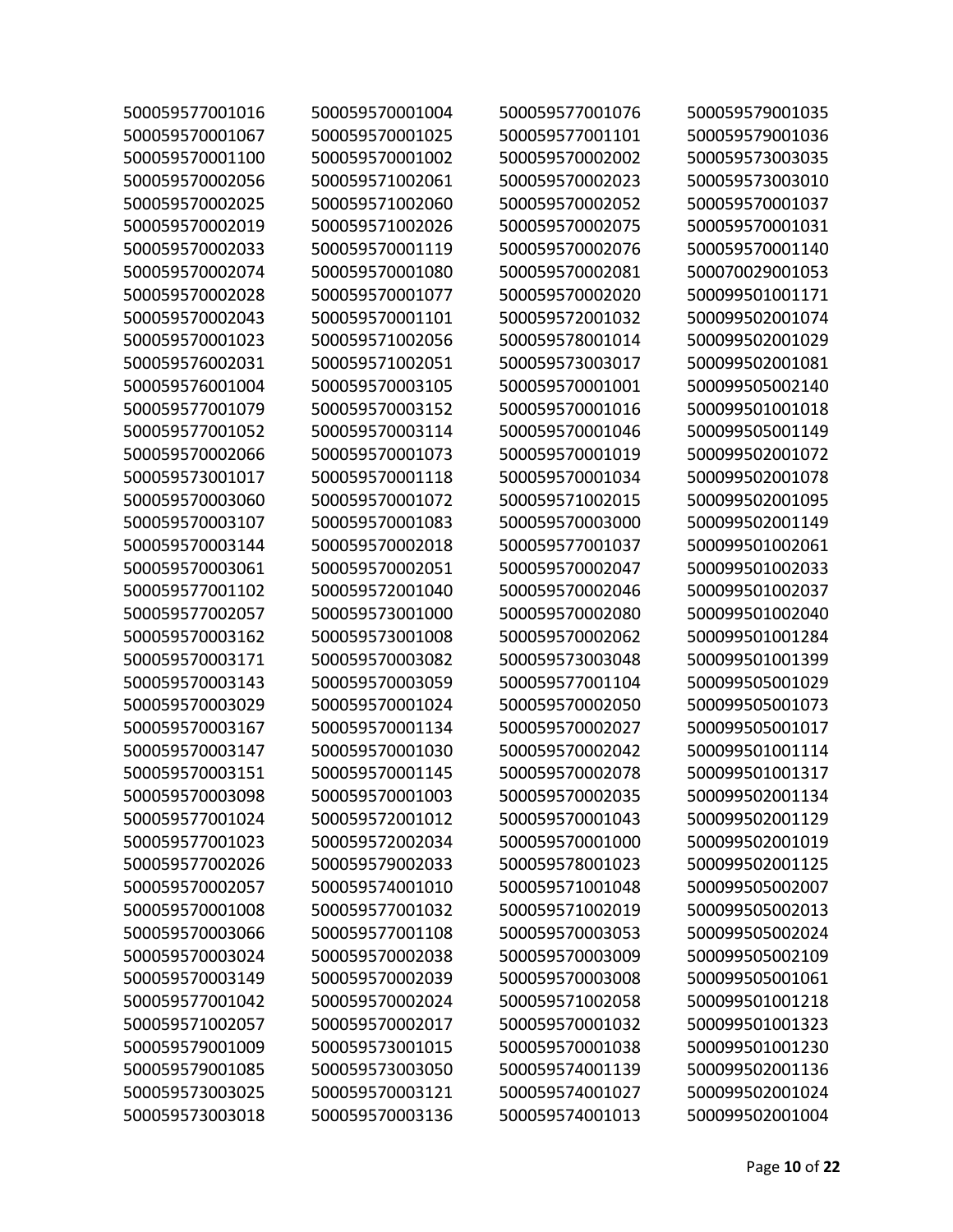| 500099501001336 | 500099501002066 | 500099505002113 | 500099505001172 |
|-----------------|-----------------|-----------------|-----------------|
| 500099501001316 | 500099501002051 | 500099505002126 | 500099505001106 |
| 500099505002163 | 500099501002043 | 500099505002102 | 500099505003036 |
| 500099505001026 | 500099501002057 | 500099505002114 | 500099505001181 |
| 500099505001134 | 500099501002036 | 500099505002166 | 500099505001159 |
| 500099505001097 | 500099501002011 | 500099505002143 | 500099501001126 |
| 500099505001103 | 500099505001012 | 500099505002103 | 500099501001111 |
| 500099505001101 | 500099501001281 | 500099505002027 | 500099501001058 |
| 500099502001094 | 500099501001285 | 500099505001098 | 500099501001000 |
| 500099502001043 | 500099501001271 | 500099505001153 | 500099505002053 |
| 500099502001133 | 500099501001288 | 500099505001190 | 500099505002121 |
| 500099501001275 | 500099501001325 | 500099505001189 | 500099505002104 |
| 500099501001311 | 500099501002001 | 500099505003009 | 500099505002098 |
| 500099501001304 | 500099501002126 | 500099505003024 | 500099505002137 |
| 500099501001333 | 500099505002100 | 500099501001381 | 500099505001044 |
| 500099501001313 | 500099501001357 | 500099501001354 | 500099505001069 |
| 500099505002124 | 500099501001272 | 500099501001415 | 500099505001008 |
| 500099505002018 | 500099505001021 | 500099501001364 | 500099501001355 |
| 500099505002133 | 500099505001120 | 500099501001023 | 500099501001204 |
| 500099505002145 | 500099505001099 | 500099501001079 | 500099501001139 |
| 500099505002136 | 500099505001132 | 500099501002017 | 500099501001155 |
| 500099502001122 | 500099505003007 | 500099501002127 | 500099505002144 |
| 500099502001143 | 500099505003035 | 500099501002032 | 500099505002094 |
| 500099502001132 | 500099505003013 | 500099505002006 | 500099505002108 |
| 500099502001080 | 500099505003000 | 500099505002106 | 500099501001287 |
| 500099502001147 | 500099501002022 | 500099505002128 | 500099505001077 |
| 500099502001091 | 500099501002019 | 500099505002159 | 500099505001087 |
| 500099501002114 | 500099501002070 | 500099505001096 | 500099501001197 |
| 500099501002030 | 500099501002067 | 500099505001113 | 500099501001025 |
| 500099501002015 | 500099501002050 | 500099505001108 | 500099501001118 |
| 500099501002071 | 500099501002078 | 500099505001116 | 500099505002097 |
| 500099501002118 | 500099501002081 | 500099505001123 | 500099505002014 |
| 500099501002047 | 500099501002095 | 500099501001222 | 500099505001070 |
| 500099505002107 | 500099501002062 | 500099501002082 | 500099505001049 |
| 500099505002039 | 500099501002117 | 500099501002021 | 500099501001392 |
| 500099505001043 | 500099501002115 | 500099501002124 | 500099501001269 |
| 500099505001005 | 500099501002113 | 500099501002059 | 500099501001360 |
| 500099501001292 | 500099501002120 | 500099501002101 | 500099501001274 |
| 500099501001228 | 500099501001298 | 500099501002065 | 500099501001401 |
| 500099501001217 | 500099505001074 | 500099501002016 | 500099505001079 |
| 500099501001312 | 500099501001346 | 500099505001014 | 500099505001155 |
| 500099501002055 | 500099501002107 | 500099505001196 | 500099505001175 |
| 500099501002052 | 500099501002045 | 500099505001016 | 500099505003039 |
| 500099501001335 | 500099501002128 | 500099501001394 | 500099505003020 |
| 500099501002006 | 500099501002105 | 500099501001294 | 500099505002120 |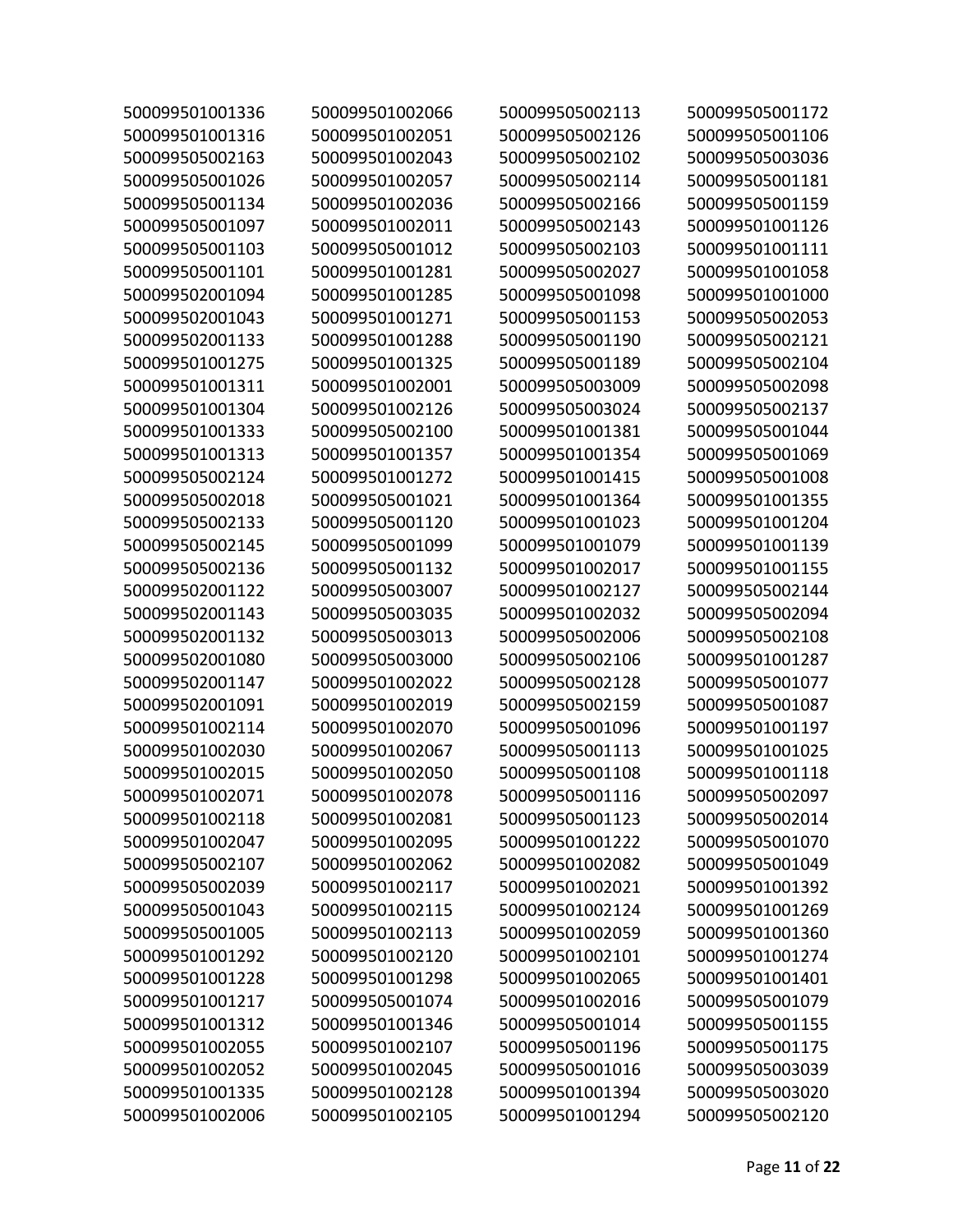| 500099505002149 | 500099501001249 | 500099505002008 | 500099501001176 |
|-----------------|-----------------|-----------------|-----------------|
| 500099505002009 | 500099501001134 | 500099505002131 | 500099505001109 |
| 500099505002110 | 500099505003045 | 500099501001250 | 500099505001124 |
| 500099505002111 | 500099505003002 | 500099501001136 | 500099501001182 |
| 500099505001000 | 500099505003026 | 500099501001132 | 500099501001406 |
| 500099501001191 | 500099505001167 | 500099505001133 | 500099501001405 |
| 500099501001138 | 500099505003049 | 500099505001157 | 500099501001451 |
| 500099501001246 | 500099505003046 | 500099501001067 | 500099501001088 |
| 500099501001135 | 500099501001366 | 500099501001130 | 500099501001142 |
| 500099501001113 | 500099505003022 | 500099501001231 | 500099501001166 |
| 500099501001022 | 500099501001422 | 500099502001096 | 500099501001435 |
| 500099501001003 | 500099501001017 | 500099501001369 | 500099501001209 |
| 500099501001270 | 500099501001073 | 500099501001015 | 500099501001238 |
| 500099501001268 | 500099501002058 | 500099501001004 | 500099501002044 |
| 500099501001227 | 500099501002010 | 500099501001082 | 500099501002074 |
| 500099501001181 | 500099501002080 | 500099501001009 | 500099501002046 |
| 500099501001251 | 500099501002053 | 500099501001077 | 500099501002125 |
| 500099501001255 | 500099501002073 | 500099501001127 | 500099501002028 |
| 500099505003023 | 500099501002076 | 500099501001055 | 500099501002121 |
| 500099505001173 | 500099505001119 | 500099505001152 | 500099501001010 |
| 500099505003008 | 500099505001094 | 500099505001062 | 500099505001060 |
| 500099505001171 | 500099501001404 | 500099501001105 | 500099505001066 |
| 500099505003010 | 500099501001424 | 500099505001048 | 500099505001063 |
| 500099505003016 | 500099501001075 | 500099505001068 | 500099501001152 |
| 500099505003011 | 500099501001129 | 500099505001050 | 500099501001159 |
| 500099501002091 | 500099501001089 | 500099505001058 | 500099501001264 |
| 500099501002024 | 500099501001143 | 500099501001400 | 500099502001113 |
| 500099501002018 | 500099501001158 | 500099505003019 | 500099502001117 |
| 500099501002002 | 500099501001175 | 500099505001130 | 500099502001000 |
| 500099501002072 | 500099501001170 | 500099505001156 | 500099502001002 |
| 500099505001075 | 500099501001232 | 500099505003032 | 500099502001090 |
| 500099501001263 | 500099501001324 | 500099501001379 | 500099501001168 |
| 500099505001100 | 500099501001237 | 500099501001403 | 500099501001070 |
| 500099505003017 | 500099505003034 | 500099505001150 | 500099501001016 |
| 500099505003018 | 500099505003050 | 500099505001067 | 500099501001059 |
| 500099505001177 | 500099505003006 | 500099505001143 | 500099505001059 |
| 500099501001123 | 500099505001174 | 500099505001057 | 500099501001210 |
| 500099501001076 | 500099505003021 | 500099505001071 | 500099501001211 |
| 500099501001051 | 500099505003012 | 500099501001314 | 500099502001023 |
| 500099505001110 | 500099501001423 | 500099501001310 | 500099502001088 |
| 500099505001095 | 500099501001371 | 500099501001037 | 500099502001013 |
| 500099501001190 | 500099501001061 | 500099501001065 | 500099505002135 |
| 500099501001189 | 500099501001021 | 500099501001440 | 500099505002035 |
| 500099501001194 | 500099505002101 | 500099501001100 | 500099501001439 |
| 500099501001131 | 500099505002095 | 500099501001154 | 500099501001153 |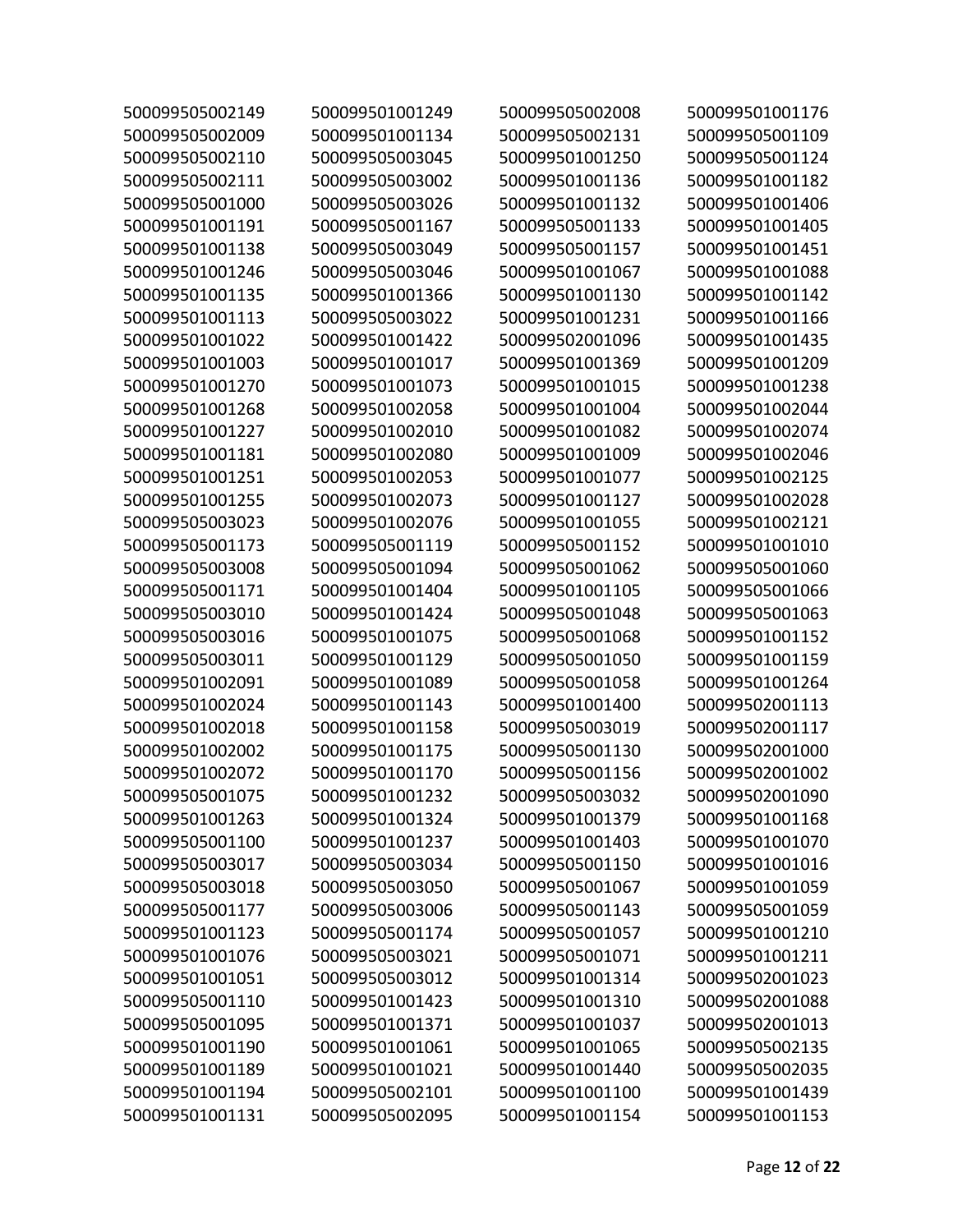| 500099501001148 | 500099501001244 | 500110104003068 | 500110102001032 |
|-----------------|-----------------|-----------------|-----------------|
| 500099502001120 | 500099501001318 | 500110104003066 | 500110101004017 |
| 500099502001007 | 500099501001213 | 500110102001009 | 500110101004042 |
| 500099502001119 | 500099502001121 | 500110110003034 | 500110101004045 |
| 500099501001327 | 500099502001008 | 500110101005006 | 500110101004125 |
| 500099502001148 | 500099501001326 | 500110104003004 | 500110101004119 |
| 500099502001012 | 500099501001303 | 500110104003023 | 500110101004120 |
| 500099502001003 | 500099505002150 | 500110102001001 | 500110109001000 |
| 500099505001131 | 500099505002138 | 500110102001065 | 500110110001015 |
| 500099505001178 | 500099505001040 | 500110102001072 | 500110110001056 |
| 500099505001163 | 500110104003000 | 500110102001007 | 500110101004122 |
| 500099505003014 | 500110101001096 | 500110102001075 | 500110101004112 |
| 500099505003040 | 500110103003056 | 500110102003006 | 500110110001039 |
| 500099505003037 | 500110103003036 | 500110102003090 | 500110110001000 |
| 500099505003038 | 500110103002023 | 500110102003111 | 500110110002022 |
| 500099505001056 | 500110104002035 | 500110103002046 | 500110110001040 |
| 500099505001032 | 500110104001016 | 500110102003051 | 500110110002026 |
| 500099505001065 | 500110110003010 | 500110102003118 | 500110110002015 |
| 500099501001161 | 500110110003046 | 500110102003015 | 500110110002101 |
| 500099502001087 | 500110105005006 | 500110102003033 | 500110110002005 |
| 500099502001118 | 500110105002058 | 500110102003034 | 500110104003038 |
| 500099505002123 | 500110110003047 | 500110102001040 | 500110104003060 |
| 500099505002134 | 500110110003004 | 500110102001036 | 500110104003002 |
| 500099505002151 | 500110110003045 | 500110102001039 | 500110101004023 |
| 500099505002127 | 500110110003042 | 500110102001041 | 500110101004123 |
| 500099505002125 | 500110110003014 | 500110102001050 | 500110101004016 |
| 500099505002015 | 500110104003045 | 500110102001027 | 500110101004088 |
| 500099501001165 | 500110104003055 | 500110104003052 | 500110102003060 |
| 500099501001115 | 500110104003027 | 500110104003009 | 500110102003069 |
| 500099501001279 | 500110103002026 | 500110104003031 | 500110102003103 |
| 500099501001321 | 500110103001014 | 500110102001054 | 500110102003104 |
| 500099501002048 | 500110102003017 | 500110101004104 | 500110102003013 |
| 500099501002092 | 500110102003113 | 500110101004040 | 500110102003096 |
| 500099501002049 | 500110102002034 | 500110102003092 | 500110109001005 |
| 500099501002005 | 500110101004014 | 500110102003099 | 500110102003101 |
| 500099501002119 | 500110101004044 | 500110110001046 | 500110110002029 |
| 500099501001342 | 500110101004043 | 500110110001041 | 500110110002111 |
| 500099501001343 | 500110101004002 | 500110102003016 | 500110110001031 |
| 500099501002109 | 500110101004107 | 500110102003001 | 500110110002000 |
| 500099501001376 | 500110101004076 | 500110102003105 | 500110104002017 |
| 500099501001468 | 500110104003024 | 500110101005013 | 500110104001006 |
| 500099501001097 | 500110104003025 | 500110102001049 | 500110104002054 |
| 500099501001056 | 500110104003026 | 500110102001034 | 500110104001041 |
| 500099501001322 | 500110104003033 | 500110102001091 | 500110104001074 |
| 500099501001215 | 500110104003073 | 500110102001000 | 500110104003028 |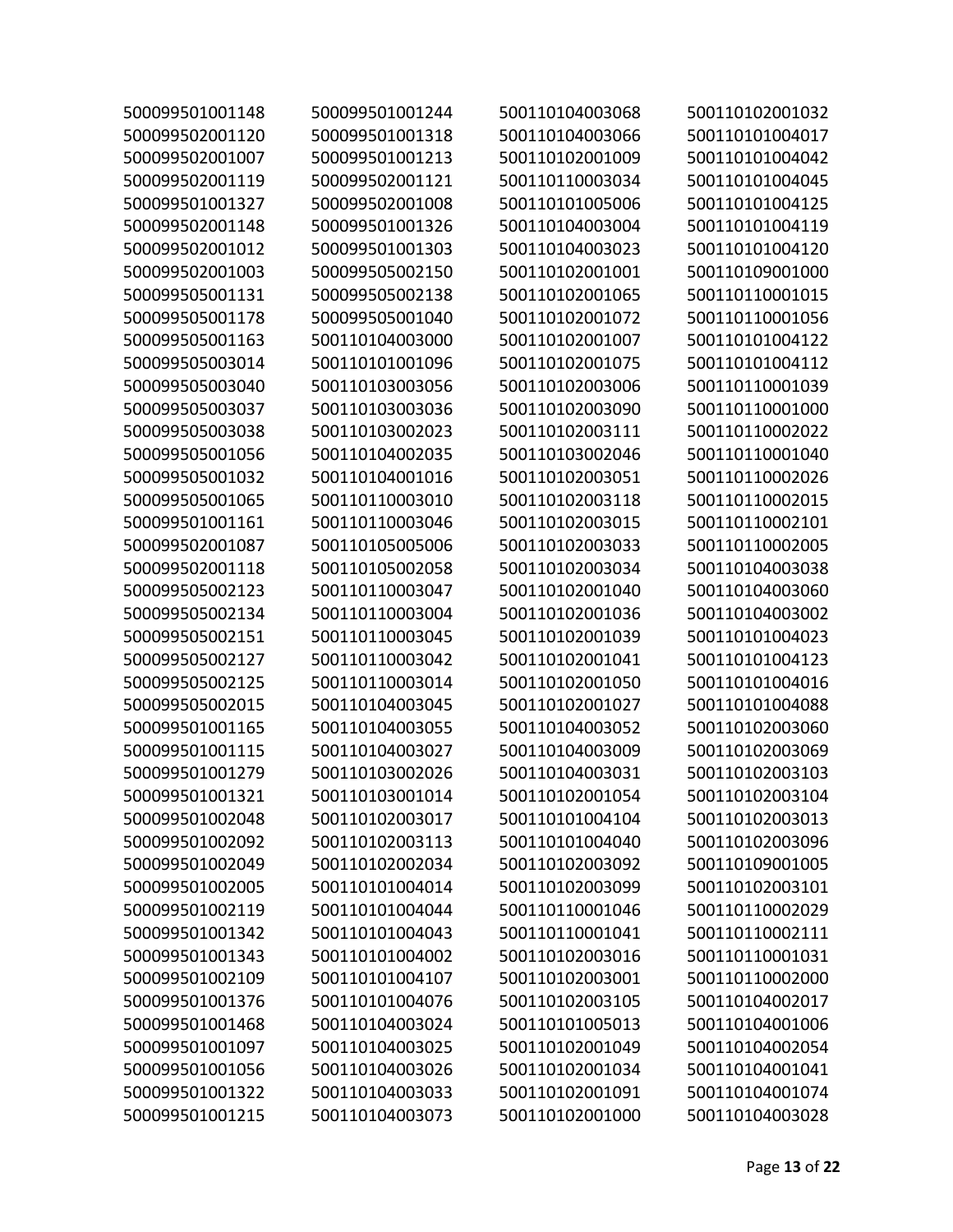| 500110102001060 | 500110110002002 | 500110102001012 | 500110104003078 |
|-----------------|-----------------|-----------------|-----------------|
| 500110102001005 | 500110110002016 | 500110110001025 | 500110102001016 |
| 500110102001014 | 500110105003044 | 500110110001043 | 500110102001047 |
| 500110102001028 | 500110105002061 | 500110110001005 | 500110103002067 |
| 500110102001026 | 500110103003034 | 500110110001058 | 500110103001044 |
| 500110102001088 | 500110104001014 | 500110110001053 | 500110110003043 |
| 500110110001008 | 500110104001068 | 500110104002048 | 500110101005024 |
| 500110110002100 | 500110104001000 | 500110104002031 | 500110102001063 |
| 500110110001018 | 500110104001049 | 500110110003049 | 500110102001066 |
| 500110110001050 | 500110104001055 | 500110110003038 | 500110102001044 |
| 500110101004029 | 500110104001059 | 500110110003009 | 500110102003046 |
| 500110101004051 | 500110105004036 | 500110105004062 | 500110102003070 |
| 500110101004037 | 500110104003036 | 500110104003065 | 500110102003037 |
| 500110105002012 | 500110104003020 | 500110104003016 | 500110110003022 |
| 500110102003035 | 500110104003061 | 500110104003001 | 500110110003017 |
| 500110102003011 | 500110101005012 | 500110104003007 | 500110110003024 |
| 500110110001021 | 500110101005070 | 500110103003049 | 500110110003032 |
| 500110110001033 | 500110102003112 | 500110103003043 | 500110110003000 |
| 500110110001003 | 500110102003056 | 500110103003013 | 500110102003078 |
| 500110110001017 | 500110102003107 | 500110103003046 | 500110110002025 |
| 500110110001014 | 500110102003002 | 500110103001003 | 500110110001060 |
| 500110110001035 | 500110102003068 | 500110104002008 | 500110101004035 |
| 500110110002017 | 500110102003085 | 500110104001029 | 500110101002053 |
| 500110104001060 | 500110104001030 | 500110104001013 | 500110110002003 |
| 500110105002047 | 500110104002063 | 500110104001056 | 500110104001023 |
| 500110103003018 | 500110104001011 | 500110102001071 | 500110104001004 |
| 500110103003004 | 500110105004055 | 500110102001043 | 500110104001075 |
| 500110103001010 | 500110101003009 | 500110102001098 | 500110104001078 |
| 500110103001028 | 500110104001042 | 500110104002014 | 500110104002046 |
| 500110104001017 | 500110104001002 | 500110104002022 | 500110101005076 |
| 500110104001065 | 500110104003062 | 500110104002002 | 500110102001045 |
| 500110104002006 | 500110104003077 | 500110104002050 | 500110102001087 |
| 500110104002061 | 500110104003058 | 500110104002003 | 500110102001080 |
| 500110110003044 | 500110102001010 | 500110104002013 | 500110102001070 |
| 500110110003015 | 500110102001023 | 500110102003094 | 500110102003095 |
| 500110102001031 | 500110103003051 | 500110110001023 | 500110102003040 |
| 500110102003110 | 500110103003033 | 500110110002094 | 500110110003027 |
| 500110105003005 | 500110104002007 | 500110110002038 | 500110110003051 |
| 500110110001012 | 500110104001052 | 500110110002077 | 500110101005027 |
| 500110110001024 | 500110104002012 | 500110110001055 | 500110110002108 |
| 500110110002095 | 500110104003076 | 500110110003039 | 500110101004018 |
| 500110110002024 | 500110104003011 | 500110110003001 | 500110101004095 |
| 500110104002000 | 500110102001003 | 500110101005064 | 500110101004026 |
| 500110104001077 | 500110102001089 | 500110101005047 | 500110101004089 |
| 500110110001038 | 500110102001058 | 500110104003057 | 500110101004038 |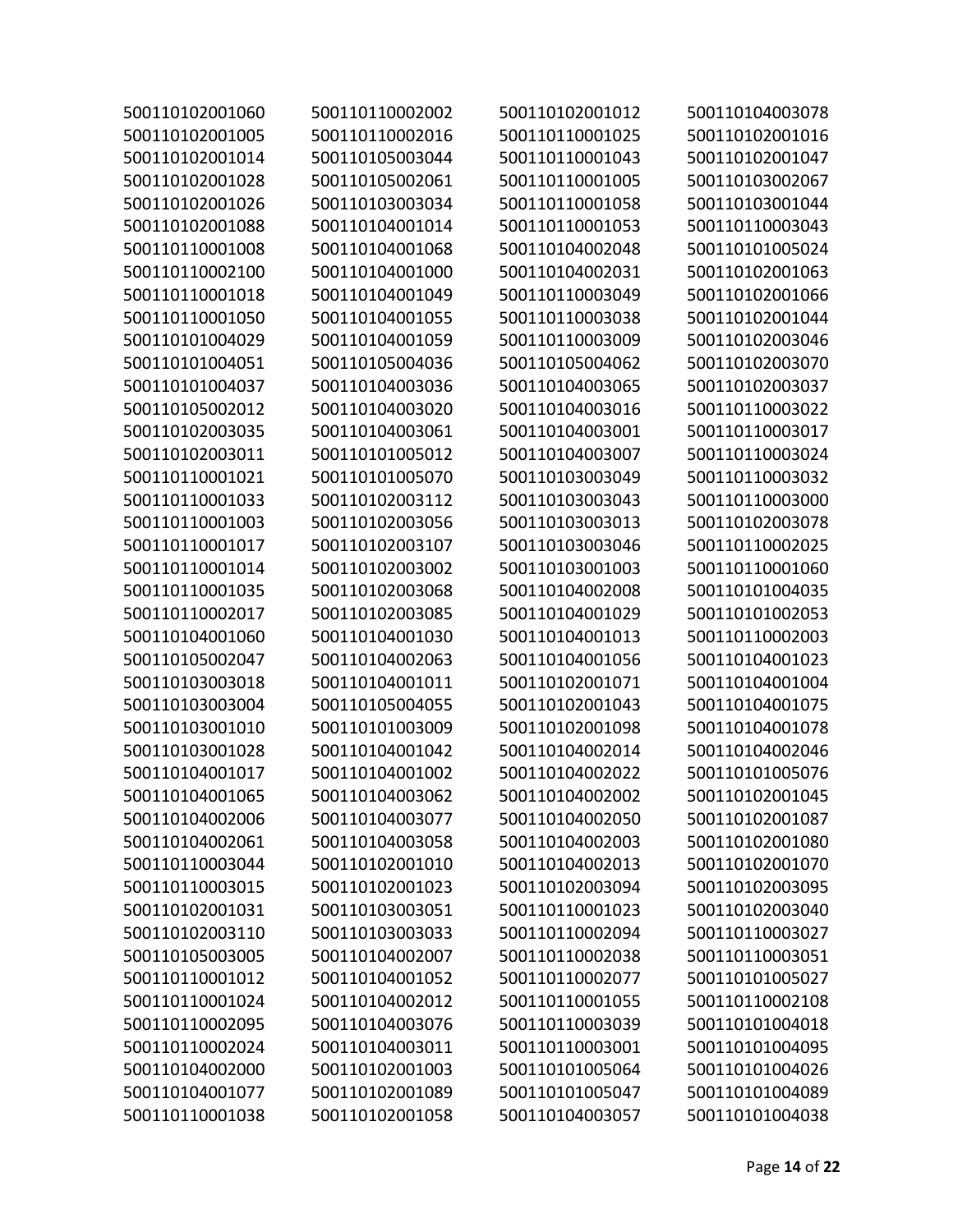| 500110101004087 | 500110101004110 | 500110104003037 | 500159534001026 |
|-----------------|-----------------|-----------------|-----------------|
| 500110101004102 | 500110104001001 | 500110103001012 | 500159530002028 |
| 500110104002053 | 500110104002011 | 500110101001083 | 500159534001110 |
| 500110104001062 | 500110104002020 | 500110101001113 | 500159534001117 |
| 500110104002052 | 500110104001066 | 500110104002051 | 500159534001109 |
| 500110104002036 | 500110105001027 | 500110104001028 | 500159534001142 |
| 500110109003001 | 500110103003050 | 500110104001008 | 500159534001116 |
| 500110102003041 | 500110103003015 | 500110104001031 | 500159534001008 |
| 500110102003036 | 500110103002025 | 500110104001061 | 500159534001132 |
| 500110102003042 | 500110110001002 | 500110104002009 | 500159534001136 |
| 500110102003106 | 500110110001042 | 500110105004043 | 500159530002003 |
| 500110109003032 | 500110101004096 | 500110104001058 | 500159530002066 |
| 500110102003084 | 500110101004084 | 500110104001007 | 500159530002009 |
| 500110102003097 | 500110101004013 | 500110104001045 | 500159531001009 |
| 500110110002099 | 500110101004113 | 500110104002047 | 500159531001057 |
| 500110101004001 | 500110101004109 | 500110104003069 | 500159531001020 |
| 500110101004031 | 500110101004056 | 500110103003002 | 500159531001058 |
| 500110101004118 | 500110110001004 | 500110103003005 | 500159530001102 |
| 500110110002114 | 500110110002004 | 500110103003039 | 500159530001075 |
| 500110110002008 | 500110110001030 | 500110103003052 | 500159530001019 |
| 500110104002019 | 500110104002062 | 500110110003008 | 500159530001020 |
| 500110104001032 | 500110104001012 | 500110101005071 | 500159530001054 |
| 500110104002066 | 500110104001034 | 500110101005069 | 500159530001014 |
| 500110110003012 | 500110104002067 | 500110102001048 | 500159530001065 |
| 500110110003016 | 500110110003019 | 500110102001011 | 500159530001052 |
| 500110110003002 | 500110110001026 | 500110102001090 | 500159530001046 |
| 500110101005068 | 500110110002112 | 500110102001015 | 500159530001010 |
| 500110109003064 | 500110110002106 | 500110102001073 | 500159534001063 |
| 500110102002032 | 500110110001064 | 500110102001013 | 500159534001144 |
| 500110102003117 | 500110104001033 | 500110102003014 | 500159534001088 |
| 500110110002093 | 500110104001015 | 500110102003115 | 500159534001102 |
| 500110110001022 | 500110110002001 | 500110102003000 | 500159534001137 |
| 500110101004015 | 500110104001022 | 500110101004000 | 500159534001035 |
| 500110101004025 | 500110104002005 | 500110101004020 | 500159530002046 |
| 500110110001001 | 500110105003054 | 500110101004098 | 500159531001007 |
| 500110110001020 | 500110105002024 | 500110103003003 | 500159533001001 |
| 500110110001029 | 500110103003057 | 500110103003045 | 500159530002029 |
| 500110110001045 | 500110103003041 | 500110103003038 | 500159530002016 |
| 500110110001063 | 500110110003005 | 500159536002000 | 500159530002018 |
| 500110101004039 | 500110110003050 | 500159533001044 | 500159534001013 |
| 500110101004115 | 500110110003033 | 500159535002091 | 500159534001012 |
| 500110101004124 | 500110110003011 | 500159530002059 | 500159534001009 |
| 500110101004103 | 500110104003072 | 500159534001029 | 500159534001000 |
| 500110101004114 | 500110104003003 | 500159534001015 | 500159534001031 |
| 500110101004116 | 500110104003008 | 500159534001043 | 500159534001062 |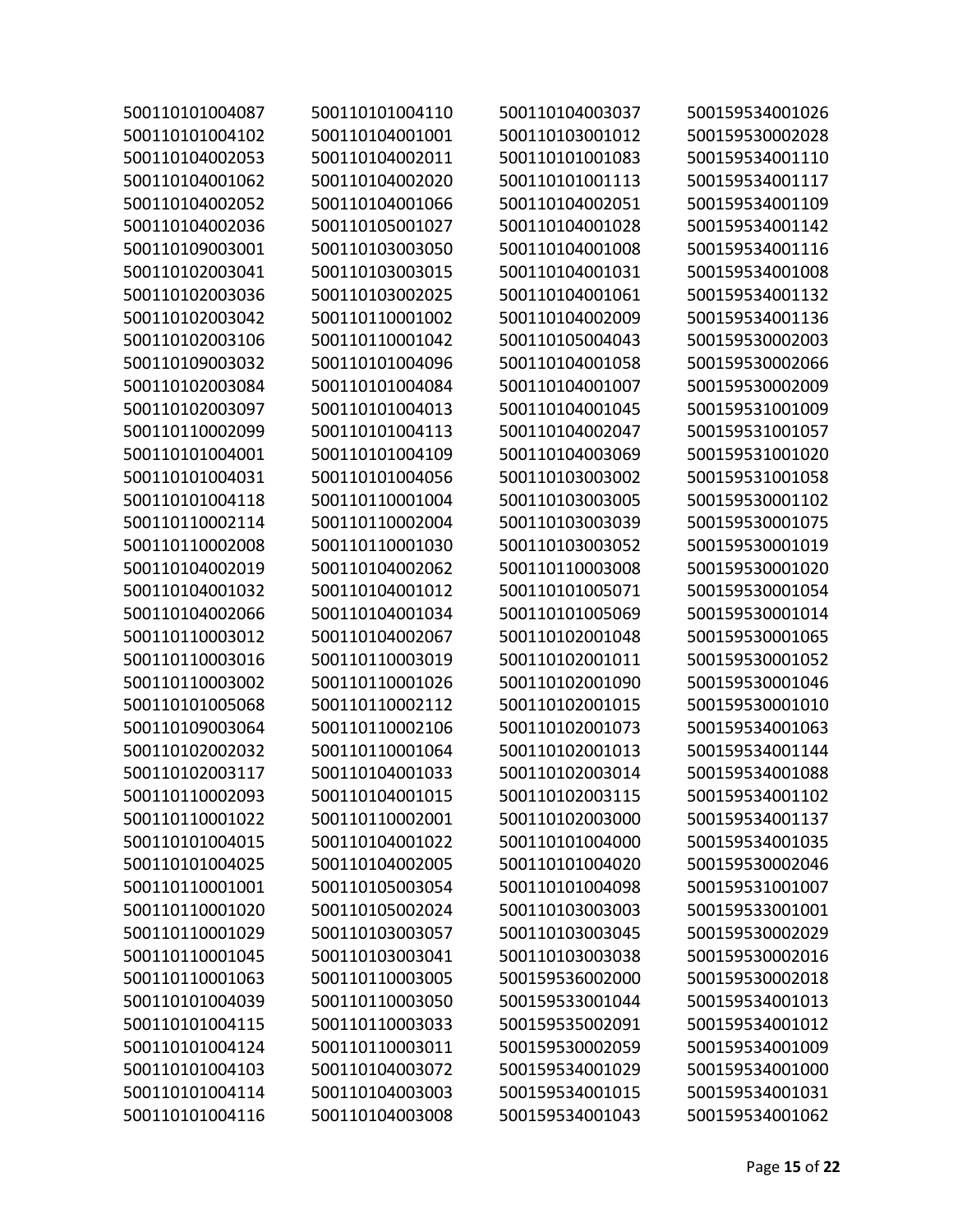| 500159534001152 | 500159530002022 | 500159530001015 | 500159530001045 |
|-----------------|-----------------|-----------------|-----------------|
| 500159530002033 | 500159530002047 | 500159530001041 | 500159533001000 |
| 500159530002010 | 500159530002000 | 500159531001034 | 500159533001009 |
| 500159530002072 | 500159530002039 | 500159531001021 | 500159531001068 |
| 500159530001038 | 500159530002025 | 500159530001001 | 500159530001031 |
| 500159530001093 | 500159530002076 | 500159530001056 | 500159530001018 |
| 500159530001081 | 500159530002017 | 500159530001000 | 500159530001044 |
| 500159532001003 | 500159530002057 | 500159534001004 | 500159530001047 |
| 500159530001050 | 500159534001034 | 500159534001120 | 500159530001058 |
| 500159530001090 | 500159534001048 | 500159534001119 | 500159530001074 |
| 500159530001048 | 500159530002074 | 500159534001122 | 500159534001157 |
| 500159530001060 | 500159530002052 | 500159534001128 | 500159534001070 |
| 500159530001057 | 500159530002064 | 500159534001125 | 500159534001050 |
| 500159530001080 | 500159534001014 | 500159531002050 | 500159534001081 |
| 500159530001011 | 500159530002008 | 500159531001001 | 500159534001087 |
| 500159534001067 | 500159530002068 | 500159530002038 | 500159534001082 |
| 500159534001149 | 500159530002006 | 500159531001005 | 500159530001094 |
| 500159534001100 | 500159530002004 | 500159530001055 | 500159530001070 |
| 500159534001159 | 500159531001015 | 500159530001008 | 500159530001042 |
| 500159534001098 | 500159530002034 | 500159530001049 | 500159530001083 |
| 500159533001049 | 500159534001038 | 500159534001096 | 500159530001040 |
| 500159530001104 | 500159534001020 | 500159534001147 | 500159530001099 |
| 500159534001163 | 500159534001108 | 500159534001066 | 500159530001013 |
| 500159534001079 | 500159534001036 | 500159534001086 | 500159534001084 |
| 500159535002098 | 500159534001121 | 500159530001064 | 500159534001145 |
| 500159535001000 | 500159534001032 | 500159530001032 | 500159534001165 |
| 500159530002053 | 500159530002063 | 500159530002030 | 500159534001095 |
| 500159530002019 | 500159534001021 | 500159530002067 | 500159534001071 |
| 500159530002056 | 500159534001053 | 500159531001035 | 500159534001077 |
| 500159530002014 | 500159534001107 | 500159534001146 | 500159533001004 |
| 500159530002023 | 500159534001114 | 500159530001068 | 500159533001018 |
| 500159530002043 | 500159531001002 | 500159530001105 | 500179591012023 |
| 500159534001111 | 500159531001014 | 500159534001161 | 500179591012053 |
| 500159534001033 | 500159531001008 | 500159531001018 | 500179591012046 |
| 500159534001005 | 500159530002044 | 500159530001027 | 500179591012010 |
| 500159530002040 | 500159534001018 | 500159530001097 | 500179591011042 |
| 500159530002036 | 500159530002071 | 500159530001030 | 500179591011020 |
| 500159530002037 | 500159534001052 | 500159530001079 | 500179591011046 |
| 500159534001049 | 500159534001003 | 500159530001024 | 500179591011066 |
| 500159534001024 | 500159534001054 | 500159530001007 | 500179591011049 |
| 500159534001060 | 500159534001139 | 500159530001002 | 500179591012075 |
| 500159534001103 | 500159530002045 | 500159530001009 | 500179591012093 |
| 500159534001011 | 500159531001000 | 500159530001092 | 500179591012040 |
| 500159534001101 | 500159531001070 | 500159530001106 | 500179591012057 |
| 500159534001040 | 500159530001021 | 500159530001033 | 500179592002000 |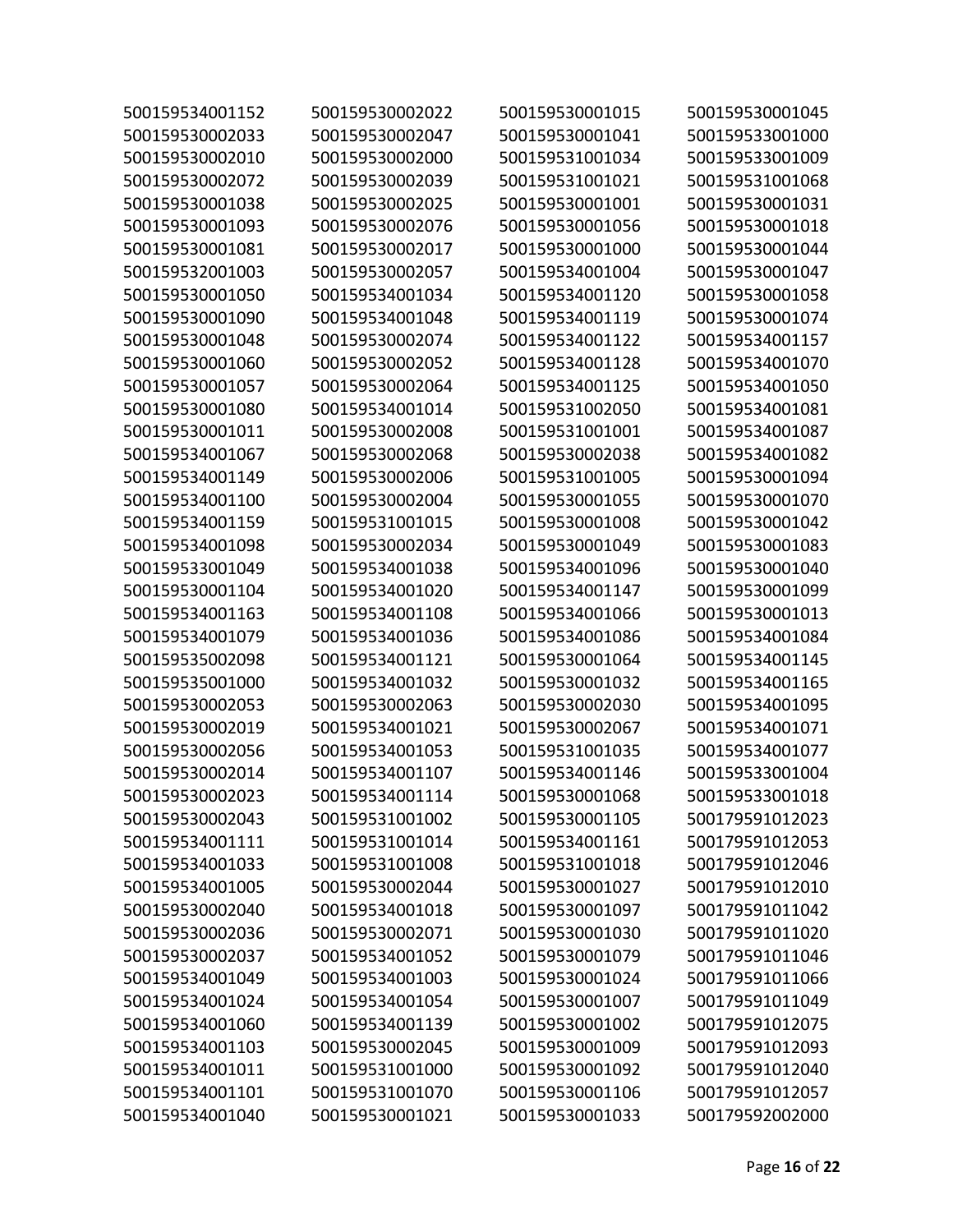| 500179595001010 | 500179591011022 | 500199518003087 | 500199511001037 |
|-----------------|-----------------|-----------------|-----------------|
| 500179591012048 | 500179591011045 | 500199518001046 | 500199511001017 |
| 500179595002012 | 500179591012033 | 500199518003112 | 500199519002066 |
| 500179591012038 | 500179591011069 | 500199511001016 | 500199519002090 |
| 500179591012022 | 500179591011088 | 500199511001014 | 500199517002073 |
| 500179595002011 | 500179591011071 | 500199517002087 | 500199517002083 |
| 500179595002013 | 500179591011028 | 500199517002091 | 500199516005014 |
| 500179592002077 | 500179595002120 | 500199517002002 | 500199519001045 |
| 500179591011037 | 500179595002020 | 500199517002012 | 500199519001064 |
| 500179591011077 | 500179591011081 | 500199511002091 | 500199519001015 |
| 500179591011067 | 500179591011032 | 500199511002085 | 500199517004051 |
| 500179591011002 | 500179591011060 | 500199511002095 | 500199517004103 |
| 500179591011057 | 500179591011016 | 500199511002096 | 500199517004107 |
| 500179591011026 | 500179591011082 | 500199516004054 | 500199517004011 |
| 500179591011017 | 500179591011043 | 500199516005078 | 500199517004074 |
| 500179595002016 | 500179591022082 | 500199512002017 | 500199517004077 |
| 500179591022079 | 500179595002014 | 500199512001035 | 500199516005072 |
| 500179591012011 | 500179592002072 | 500199518001073 | 500199516005067 |
| 500179591012090 | 500179592002067 | 500199518003066 | 500199519002110 |
| 500179591011008 | 500179591011040 | 500199520001002 | 500199519002082 |
| 500179591011070 | 500179592002071 | 500199520001058 | 500199519002109 |
| 500179591012076 | 500179592002070 | 500199520001010 | 500199520002072 |
| 500179591012049 | 500179595002018 | 500199520001018 | 500199517003086 |
| 500179592002080 | 500199518002031 | 500199520001008 | 500199517003024 |
| 500179591011090 | 500199518003068 | 500199520001012 | 500199517003055 |
| 500179591011044 | 500199511001124 | 500199517001045 | 500199517003027 |
| 500179591011023 | 500199511001061 | 500199517001022 | 500199517003049 |
| 500179591011078 | 500199518001006 | 500199517001014 | 500199517003065 |
| 500179591011041 | 500199518001039 | 500199517001052 | 500199511001056 |
| 500179591011083 | 500199518003050 | 500199517001030 | 500199511001131 |
| 500179592002073 | 500199512002000 | 500199517001049 | 500199511001121 |
| 500179591012034 | 500199512002024 | 500199517004085 | 500199511001130 |
| 500179591012019 | 500199516003073 | 500199517004102 | 500199517004055 |
| 500179591012047 | 500199516004050 | 500199518002082 | 500199517004062 |
| 500179591012009 | 500199517004025 | 500199520001076 | 500199517004086 |
| 500179591012028 | 500199517004007 | 500199513001130 | 500199517004056 |
| 500179591012056 | 500199517004049 | 500199518001050 | 500199520001031 |
| 500179591012025 | 500199517004023 | 500199517003014 | 500199520001055 |
| 500179592002075 | 500199517004076 | 500199517003078 | 500199520001053 |
| 500179591012073 | 500199511001022 | 500199517003074 | 500199512001004 |
| 500179591012017 | 500199511001025 | 500199517003019 | 500199520001085 |
| 500179591012007 | 500199511001044 | 500199517003071 | 500199518001045 |
| 500179591012082 | 500199511001000 | 500199517004067 | 500199518003044 |
| 500179591012032 | 500199519002124 | 500199517004087 | 500199518001014 |
| 500179591011087 | 500199518003035 | 500199511001030 | 500199517002041 |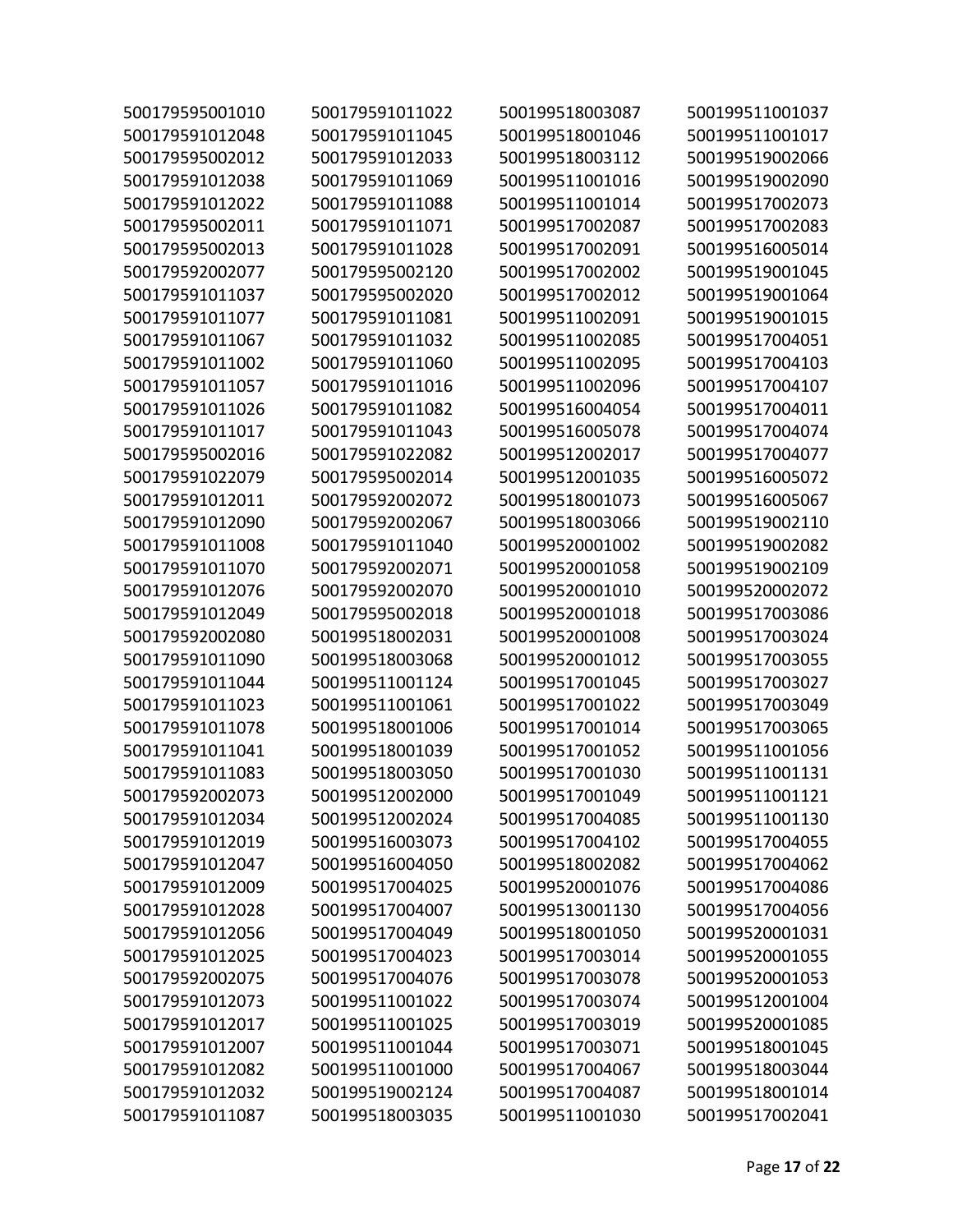| 500199517002086 | 500199516002025 | 500199516001003 | 500199517001028 |
|-----------------|-----------------|-----------------|-----------------|
| 500199518001056 | 500199517003034 | 500199516001025 | 500199517001073 |
| 500199517001055 | 500199516003033 | 500199520002073 | 500199516004052 |
| 500199517001058 | 500199516004012 | 500199520002023 | 500199517003000 |
| 500199511001076 | 500199519002122 | 500199520002026 | 500199517003007 |
| 500199512002009 | 500199519002115 | 500199520002094 | 500199517003052 |
| 500199518003093 | 500199518003057 | 500199520001056 | 500199517003010 |
| 500199520002058 | 500199518001016 | 500199520001086 | 500199516001017 |
| 500199520002006 | 500199518003095 | 500199520001019 | 500199516002018 |
| 500199520002065 | 500199516002031 | 500199517002072 | 500199520002106 |
| 500199520002079 | 500199520001100 | 500199517001044 | 500199520002103 |
| 500199511001043 | 500199520001009 | 500199517001060 | 500199520002037 |
| 500199511001035 | 500199520001062 | 500199519001086 | 500199520002053 |
| 500199511001021 | 500199520001023 | 500199519001098 | 500199520001004 |
| 500199517003048 | 500199520001041 | 500199519001073 | 500199517003035 |
| 500199517003061 | 500199512003060 | 500199516001013 | 500199517003036 |
| 500199517003008 | 500199518001012 | 500199516002032 | 500199517003080 |
| 500199517003037 | 500199518001019 | 500199516002029 | 500199517003075 |
| 500199511001122 | 500199517002070 | 500199516004006 | 500199517001027 |
| 500199511001134 | 500199517002022 | 500199520002001 | 500199517001063 |
| 500199517004075 | 500199517002113 | 500199520002066 | 500199517001043 |
| 500199517004024 | 500199511002094 | 500199520002062 | 500199517001011 |
| 500199517004004 | 500199519001084 | 500199520002041 | 500199517001004 |
| 500199512002045 | 500199519001041 | 500199520002024 | 500199517001059 |
| 500199520001026 | 500199516002023 | 500199520002100 | 500199511001135 |
| 500199520001068 | 500199512002002 | 500199517003059 | 500199519001062 |
| 500199520001032 | 500199512002025 | 500199517003079 | 500199519001082 |
| 500199520001036 | 500199517003070 | 500199517003072 | 500199519001080 |
| 500199517003013 | 500199517003033 | 500199517003060 | 500199516003051 |
| 500199517003032 | 500199513001123 | 500199513001122 | 500199516004010 |
| 500199516005079 | 500199516002021 | 500199520002052 | 500199516004053 |
| 500199519002116 | 500199516001056 | 500199520002057 | 500199516005065 |
| 500199518002023 | 500199519002040 | 500199520002067 | 500199520002039 |
| 500199518003032 | 500199518001038 | 500199520002009 | 500199511001002 |
| 500199518003029 | 500199518002083 | 500199520002095 | 500199511001001 |
| 500199512002016 | 500199518001070 | 500199516001010 | 500199519002047 |
| 500199512002015 | 500199520001078 | 500199516004059 | 500199519002001 |
| 500199518002081 | 500199520001039 | 500199520001025 | 500199520002074 |
| 500199511001023 | 500199520001042 | 500199517003017 | 500199520002078 |
| 500199511001007 | 500199519001026 | 500199517003018 | 500199516003071 |
| 500199511001015 | 500199519001079 | 500199517003044 | 500199517004111 |
| 500199511002044 | 500199519001042 | 500199517003021 | 500199517004072 |
| 500199517003087 | 500199517001072 | 500199517004105 | 500199520002092 |
| 500199512002040 | 500199520001072 | 500199520002027 | 500199520002035 |
| 500199516001004 | 500199520001077 | 500199517001040 | 500199520002040 |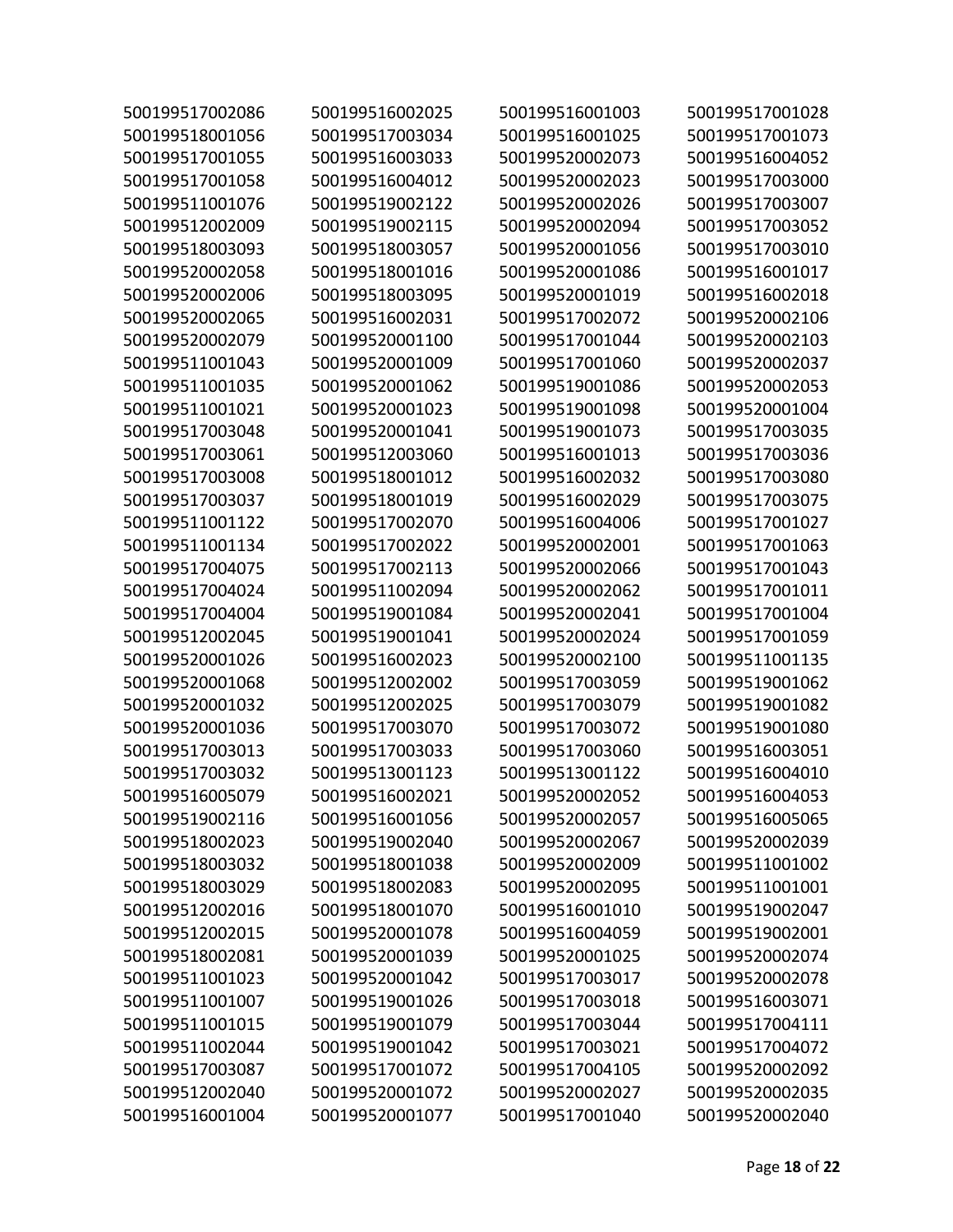| 500199517001041 | 500199517002019 | 500199517004109 | 500199517004069 |
|-----------------|-----------------|-----------------|-----------------|
| 500199517001024 | 500199517002046 | 500199516001014 | 500199517004070 |
| 500199517001009 | 500199516005003 | 500199512002014 | 500199517004034 |
| 500199511001095 | 500199516005047 | 500199512002013 | 500199517004040 |
| 500199511001142 | 500199519001059 | 500199518003049 | 500199517004108 |
| 500199517003077 | 500199516001009 | 500199518003020 | 500199517004112 |
| 500199517003015 | 500199517004001 | 500199518003040 | 500199517004113 |
| 500199516001019 | 500199517004061 | 500199511001127 | 500199518003037 |
| 500199516003000 | 500199517004106 | 500199511001093 | 500199511001051 |
| 500199516005091 | 500199517004018 | 500199519002123 | 500199517004093 |
| 500199520002038 | 500199517004026 | 500199519002083 | 500199517004083 |
| 500199520002036 | 500199512002031 | 500199519001035 | 500199517004071 |
| 500199520002054 | 500199519002075 | 500199517002078 | 500199517004036 |
| 500199517002110 | 500199518003046 | 500199516005118 | 500199517004016 |
| 500199517002001 | 500199517001067 | 500199516005073 | 500199517004015 |
| 500199517002045 | 500199517001034 | 500199517004058 | 500199517004043 |
| 500199517003025 | 500199517001051 | 500199517004059 | 500199516004049 |
| 500199519002015 | 500199519002093 | 500199519001003 | 500199516005076 |
| 500199519002061 | 500199519002120 | 500199517004098 | 500199516005090 |
| 500199519002042 | 500199511002082 | 500199517004033 | 500199516005089 |
| 500199511001096 | 500199511002084 | 500199517004028 | 500199516005088 |
| 500199511001053 | 500199511001019 | 500199517004066 | 500199519002096 |
| 500199517004053 | 500199511001042 | 500199517001068 | 500199520002076 |
| 500199517004115 | 500199517002039 | 500199517001066 | 500199520002090 |
| 500199517004094 | 500199516003072 | 500199517004022 | 500199520002070 |
| 500199517004020 | 500199516005121 | 500199517004005 | 500199520002018 |
| 500199517004065 | 500199519001110 | 500199517004084 | 500199520001043 |
| 500199517004008 | 500199517004021 | 500199517004068 | 500199520001083 |
| 500199517004003 | 500199511001140 | 500199516004058 | 500199520001015 |
| 500199516005085 | 500199511001143 | 500199516004008 | 500199520001038 |
| 500199519002101 | 500199516005086 | 500199516003053 | 500199520001071 |
| 500199517002080 | 500199519002069 | 500199516004048 | 500199515001011 |
| 500199516005002 | 500199519001056 | 500199512002022 | 500199516002034 |
| 500199516005056 | 500199516005106 | 500199518001037 | 500199518003043 |
| 500199517001021 | 500199516005120 | 500199518002048 | 500199518003102 |
| 500199511001003 | 500199519002067 | 500199520001095 | 500199518003111 |
| 500199511001144 | 500199518003042 | 500199519002100 | 500199518003105 |
| 500199511001018 | 500199517001039 | 500199519001071 | 500199519001076 |
| 500199519001070 | 500199517001007 | 500199517002082 | 500199519001058 |
| 500199520002044 | 500199517001054 | 500199517002044 | 500199517004092 |
| 500199520002007 | 500199517001056 | 500199516005108 | 500199517004030 |
| 500199511001138 | 500199517001033 | 500199516005105 | 500199517002071 |
| 500199516004057 | 500199517001065 | 500199519002068 | 500199519002076 |
| 500199511002038 | 500199519001011 | 500199519002065 | 500199519002084 |
| 500199516005102 | 500199519001032 | 500199517004042 | 500199512003051 |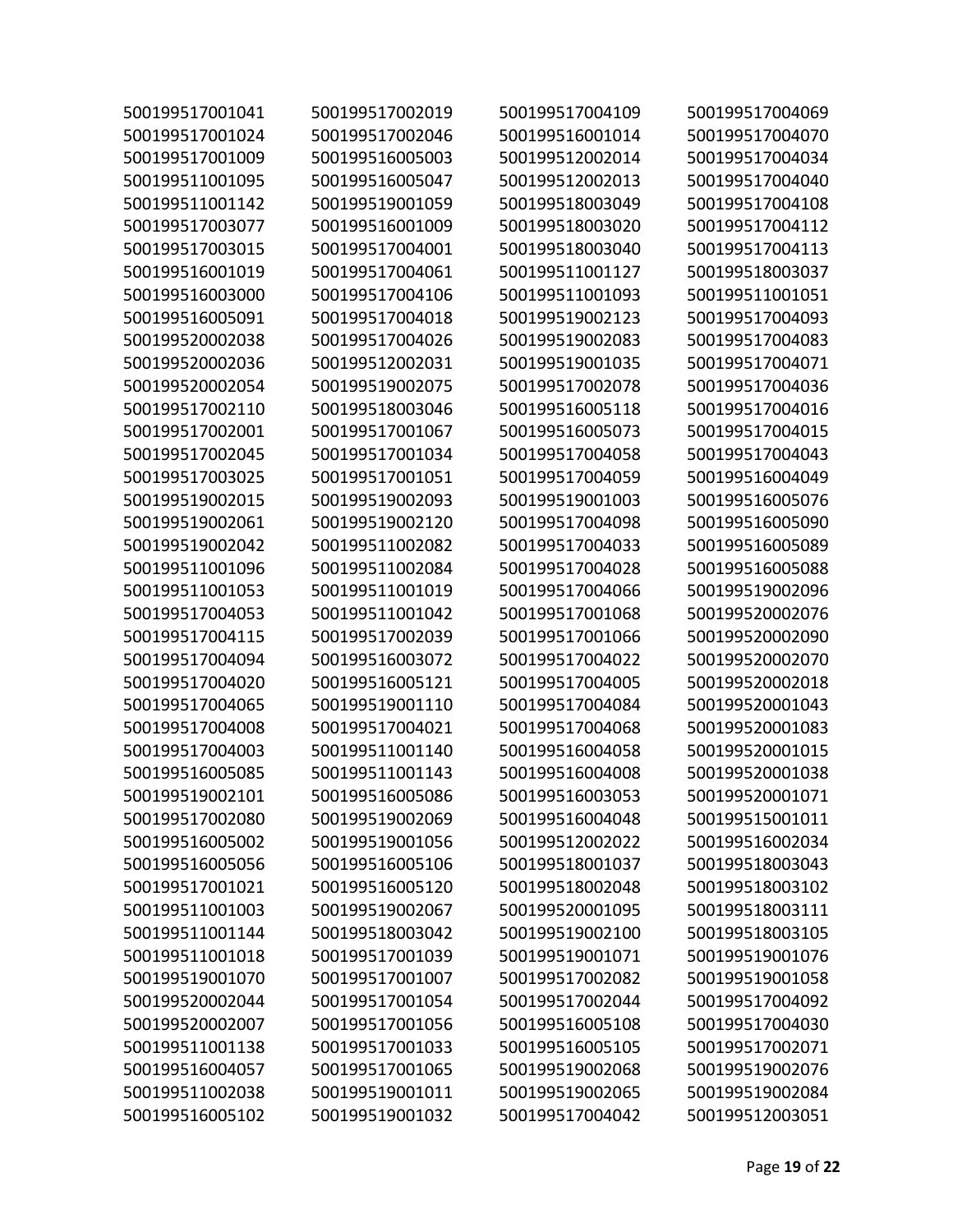| 500199512002001 | 500199516001001 | 500199518003038 | 500199517001025 |
|-----------------|-----------------|-----------------|-----------------|
| 500199518003023 | 500199512003019 | 500199518002034 | 500199519001078 |
| 500199520001030 | 500199519002085 | 500199517002048 | 500199516004020 |
| 500199520001094 | 500199518003092 | 500199517002090 | 500199516005074 |
| 500199520001033 | 500199517002049 | 500199517002043 | 500199516005081 |
| 500199520001069 | 500199517002105 | 500199511002074 | 500219643002032 |
| 500199520001098 | 500199517002074 | 500199511002083 | 500219643002069 |
| 500199519002111 | 500199517002061 | 500199511002043 | 500219643002042 |
| 500199519002128 | 500199519002059 | 500199511002092 | 500219643002043 |
| 500199519002121 | 500199511002052 | 500199516003074 | 500219643002057 |
| 500199520002050 | 500199516002022 | 500199516004011 | 500219643002007 |
| 500199520002043 | 500199516001039 | 500199517001075 | 500219643002058 |
| 500199511001020 | 500199516003001 | 500199517001037 | 500219643002055 |
| 500199511001024 | 500199518001000 | 500199517001062 | 500219643002073 |
| 500199511001040 | 500199517004104 | 500199517001001 | 500219643002036 |
| 500199511001038 | 500199517004047 | 500199517001010 | 500239550001037 |
| 500199517003003 | 500199517004044 | 500199517001064 | 500239550002060 |
| 500199517003073 | 500199517004057 | 500199511001068 | 500239540002025 |
| 500199517003076 | 500199517001017 | 500199518001020 | 500239540002039 |
| 500199517003047 | 500199517001015 | 500199518003017 | 500239540002094 |
| 500199516001022 | 500199517001005 | 500199517002058 | 500239541001010 |
| 500199516001008 | 500199517001074 | 500199517002079 | 500239541001031 |
| 500199516001011 | 500199518003039 | 500199517002018 | 500239541001090 |
| 500199516002033 | 500199520002046 | 500199517002097 | 500239541001070 |
| 500199518001015 | 500199520002020 | 500199516005030 | 500239541001029 |
| 500199517004099 | 500199511001026 | 500199517001016 | 500239541001113 |
| 500199517004114 | 500199517002092 | 500199517001008 | 500239553002002 |
| 500199517004097 | 500199520002028 | 500199517001038 | 500239553002000 |
| 500199517001046 | 500199520002091 | 500199517001036 | 500239541002020 |
| 500199518003104 | 500199520002030 | 500199520002016 | 500239541003000 |
| 500199518003075 | 500199520002081 | 500199511001033 | 500239541002010 |
| 500199520002068 | 500199520002022 | 500199511001041 | 500239540002144 |
| 500199520002049 | 500199520002083 | 500199511001027 | 500239541001033 |
| 500199520002048 | 500199520002019 | 500199511001029 | 500239541001034 |
| 500199520002034 | 500199517003031 | 500199511001028 | 500239540002049 |
| 500199520002029 | 500199517003050 | 500199519002006 | 500239540002051 |
| 500199520002033 | 500199517003058 | 500199519002016 | 500239541002052 |
| 500199520002032 | 500199517003051 | 500199519002064 | 500239540002108 |
| 500199520002116 | 500199516002026 | 500199511001141 | 500239540002136 |
| 500199520002093 | 500199516004056 | 500199511001106 | 500239540002101 |
| 500199520001016 | 500199516003031 | 500199511001086 | 500239540002018 |
| 500199520001092 | 500199517001003 | 500199515001032 | 500239540002086 |
| 500199520001014 | 500199517001061 | 500199518003094 | 500239541001055 |
| 500199516001007 | 500199517001029 | 500199518003084 | 500239540002083 |
| 500199516001021 | 500199517001012 | 500199516005005 | 500239540002044 |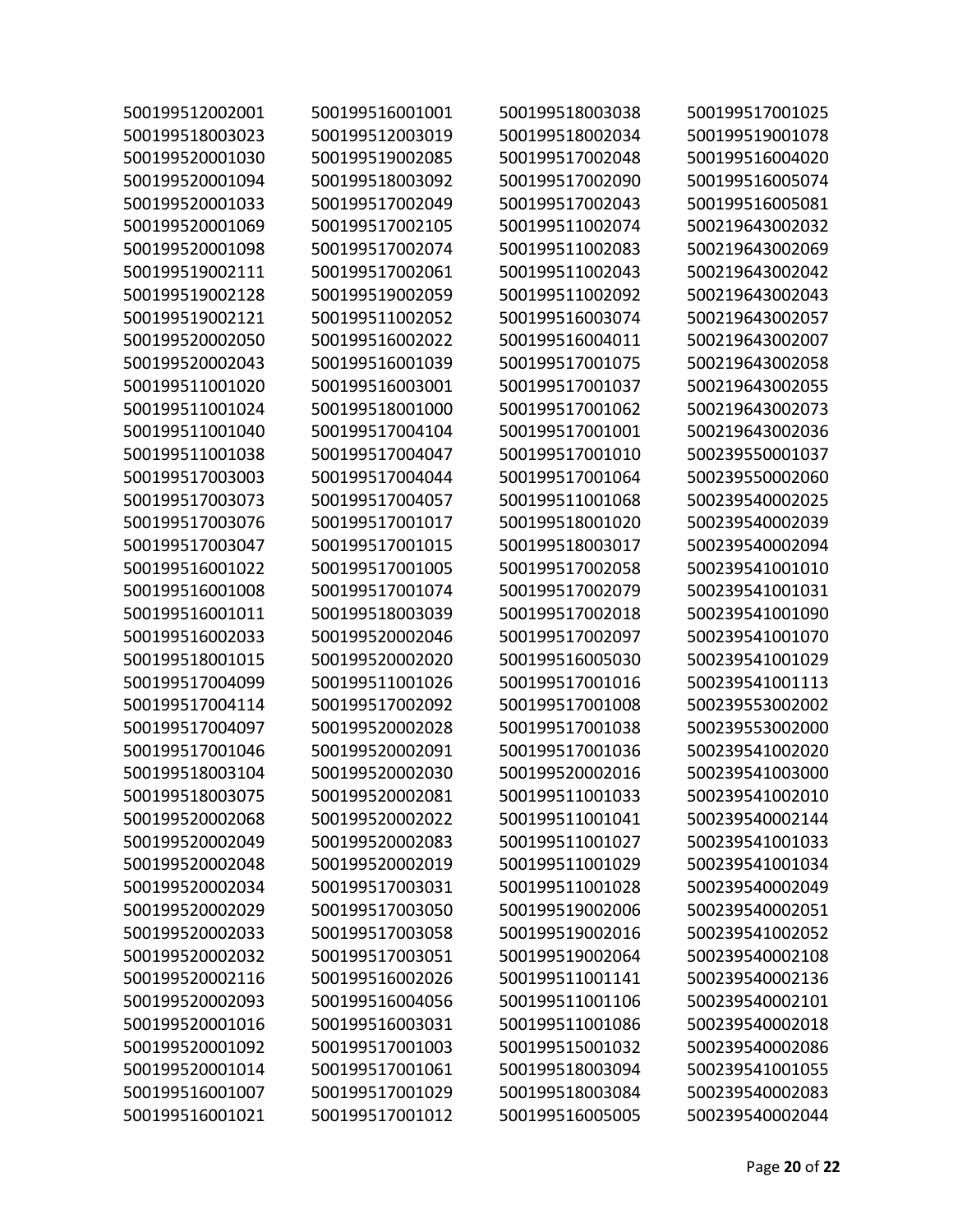| 500239540002045 | 500239541001037 | 500239541003056 | 500239553002003 |
|-----------------|-----------------|-----------------|-----------------|
| 500239540002134 | 500239550002054 | 500239540001011 | 500239540001080 |
| 500239540002015 | 500239540002005 | 500239540001084 | 500239540001038 |
| 500239542001027 | 500239540002114 | 500239541002022 | 500239540001014 |
| 500239540002002 | 500239541003005 | 500239541003006 | 500239540001111 |
| 500239540002069 | 500239550001021 | 500239540001044 | 500239540001039 |
| 500239541003018 | 500239550002086 | 500239541003060 | 500239540001032 |
| 500239541003014 | 500239540003053 | 500239541003032 | 500239540001054 |
| 500239550001012 | 500239540003060 | 500239541003037 | 500239540001107 |
| 500239550002004 | 500239541001075 | 500239541003008 | 500239540001015 |
| 500239550002071 | 500239540002021 | 500239541003052 | 500239540001030 |
| 500239541001026 | 500239540002107 | 500239541002024 | 500239541002007 |
| 500239541001001 | 500239540002112 | 500239541002055 | 500239541002051 |
| 500239541001032 | 500239550001016 | 500239540003063 | 500239550001036 |
| 500239540002137 | 500239550001041 | 500239540003059 | 500239550001034 |
| 500239540002052 | 500239550001006 | 500239540003071 | 500239550001002 |
| 500239540002143 | 500239540002003 | 500239540003052 | 500239540001047 |
| 500239541003050 | 500239540003006 | 500239540001088 | 500239540001115 |
| 500239541003033 | 500239540003051 | 500239540001010 | 500239540001020 |
| 500239550001008 | 500239540003070 | 500239541003009 | 500239540001064 |
| 500239550002042 | 500239541001062 | 500239541002026 | 500239540001106 |
| 500239540002139 | 500239541001011 | 500239541003043 | 500239540001069 |
| 500239540002013 | 500239542001034 | 500239540003049 | 500239540001067 |
| 500239540002042 | 500239541001044 | 500239540003061 | 500239541003035 |
| 500239540002117 | 500239541001040 | 500239540001009 | 500239541002017 |
| 500239541001038 | 500239547001013 | 500239540001016 | 500239541002000 |
| 500239541001092 | 500239553002007 | 500239540001042 | 500239541003044 |
| 500239540002142 | 500239540003054 | 500239541002021 | 500239541003049 |
| 500239540002006 | 500239540001048 | 500239550001013 | 500239550001004 |
| 500239540003065 | 500239540001034 | 500239550001026 | 500239550001015 |
| 500239540001109 | 500239540001101 | 500239550002073 | 500239550002018 |
| 500239541003058 | 500239540001116 | 500239540001005 | 500239540003056 |
| 500239550001020 | 500239540002022 | 500239540001008 | 500239540003023 |
| 500239541001004 | 500239540003068 | 500239540001097 | 500239541003010 |
| 500239542001012 | 500239540001053 | 500239540001071 | 500239541002027 |
| 500239550002075 | 500239540001004 | 500239540001007 | 500239541002058 |
| 500239550002011 | 500239541001107 | 500239540003064 | 500239541002028 |
| 500239540002053 | 500239540001041 | 500239540003069 | 500239541003039 |
| 500239540002040 | 500239540001037 | 500239540001096 | 500239550002048 |
| 500239540002048 | 500239540001076 | 500239540001087 | 500239550001011 |
| 500239540002132 | 500239540001046 | 500239540001065 | 500239541001030 |
| 500239541001109 | 500239540003058 | 500239541002002 | 500239540002000 |
| 500239541003034 | 500239540003000 | 500239541003038 | 500239540002131 |
| 500239541001041 | 500239540003005 | 500239541003040 | 500239540002109 |
| 500239541001021 | 500239541003059 | 500239553002006 | 500239540002113 |